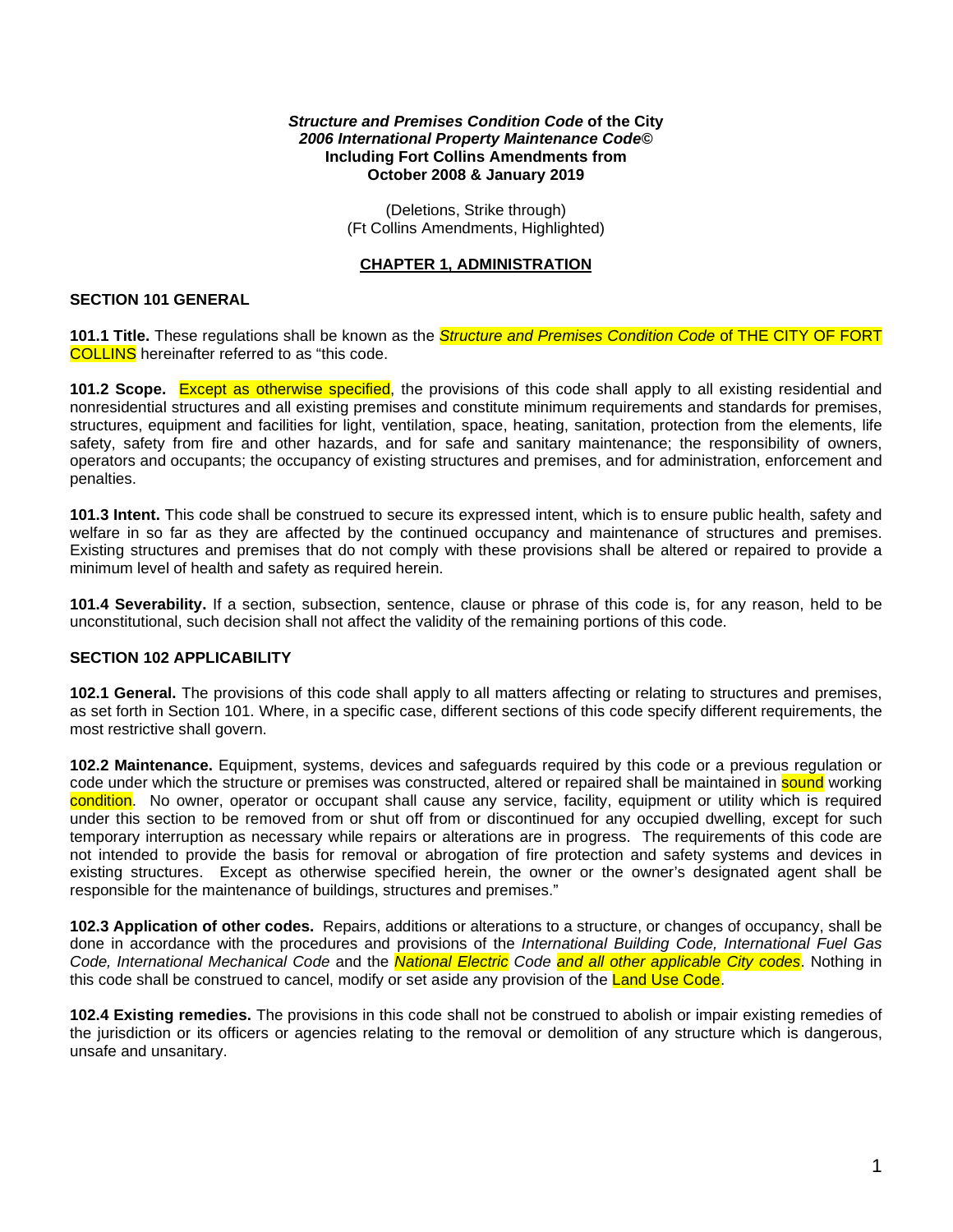**102.5 Workmanship.** Repairs, maintenance work, alterations or installations which are caused directly or indirectly by the enforcement of this code shall be executed and installed in a **sound manner** and installed in accordance with the manufacturer's installation instructions.

**102.6 Historic buildings.** The provisions of this code shall not be mandatory for existing buildings or structures designated as historic buildings when such buildings or structures are judged by the code official to be safe and in the public interest of health, safety and welfare.

**102.7 Referenced codes and standards.** The codes and standards referenced in this code shall be those that are listed in Chapter 8 and considered part of the requirements of this code to the prescribed extent of each such reference. Where differences occur between provisions of this code and the referenced standards, the provisions of this code shall apply.

**102.8 Requirements not covered by code.** Requirements necessary for the strength, stability or proper operation of an existing fixture, structure or equipment, or for the public safety, health and general welfare, not specifically covered by this code, shall be determined by the code official.

#### **SECTION 103 DEPARTMENT OF PROPERTY MAINTENANCE INSPECTION**

**103.1 General.** The department of property maintenance inspection is hereby created and the executive charge thereof shall be known as the code official.

**103.2 Appointment.** The code official shall be appointed by the chief appointing authority of the jurisdiction; and the code official shall not be removed from office except for cause and after full opportunity to be heard on specific and relevant charges by and before the appointing authority.

**103.3 Deputies.** In accordance with the prescribed procedures of this jurisdiction and with the concurrence of the appointing authority, the code official shall have the authority to appoint a deputy code official, other related technical officers, inspectors and other employees.

**103.4 Liability.** The code official, officer or employee charged with the enforcement of this code, while acting for the jurisdiction, shall not thereby be rendered liable personally, and is hereby relieved from all personal liability for any damage accruing to persons or property as a result of an act required or permitted in the discharge of official duties. Any suit instituted against any officer or employee because of an act performed by that officer or employee in the lawful discharge of duties and under the provisions of this code shall be defended by the legal representative of the jurisdiction until the final termination of the proceedings. The code official or any subordinate shall not be liable for costs in an action, suit or proceeding that is instituted in pursuance of the provisions of this code; and any officer of the department of property maintenance inspection, acting in good faith and without malice, shall be free from liability for acts performed under any of its provisions or by reason of any act or omission in the performance of official duties in connection therewith.

**103.5 Fees.** The fees for activities and services performed by the department in carrying out its responsibilities under this code shall be as indicated in the following schedule. [JURISDICTION TO INSERT APPROPRIATE SCHEDULE.]

### **SECTION 104 DUTIES AND POWERS OF THE CODE OFFICIAL**

**104.1 General.** The Neighborhood and Building Services Director or such other official as may be appointed by the City Manager shall serve as the executive code official responsible for supervising the administration, compliance, and enforcement of this Article. In the performance of said duties, such official may delegate authority to the appropriate technical, administrative, and compliance staff under the supervision of said official as he or she deems necessary. The code official is hereby authorized to, and shall, enforce the provisions of this code.

**104.2 Rule-making authority.** The code official shall have authority as necessary in the interest of public health, safety and general welfare, to adopt and promulgate rules and procedures; to interpret and implement the provisions of this code; to secure the intent thereof; to enforce all provisions of this Code pursuant to the authority granted by the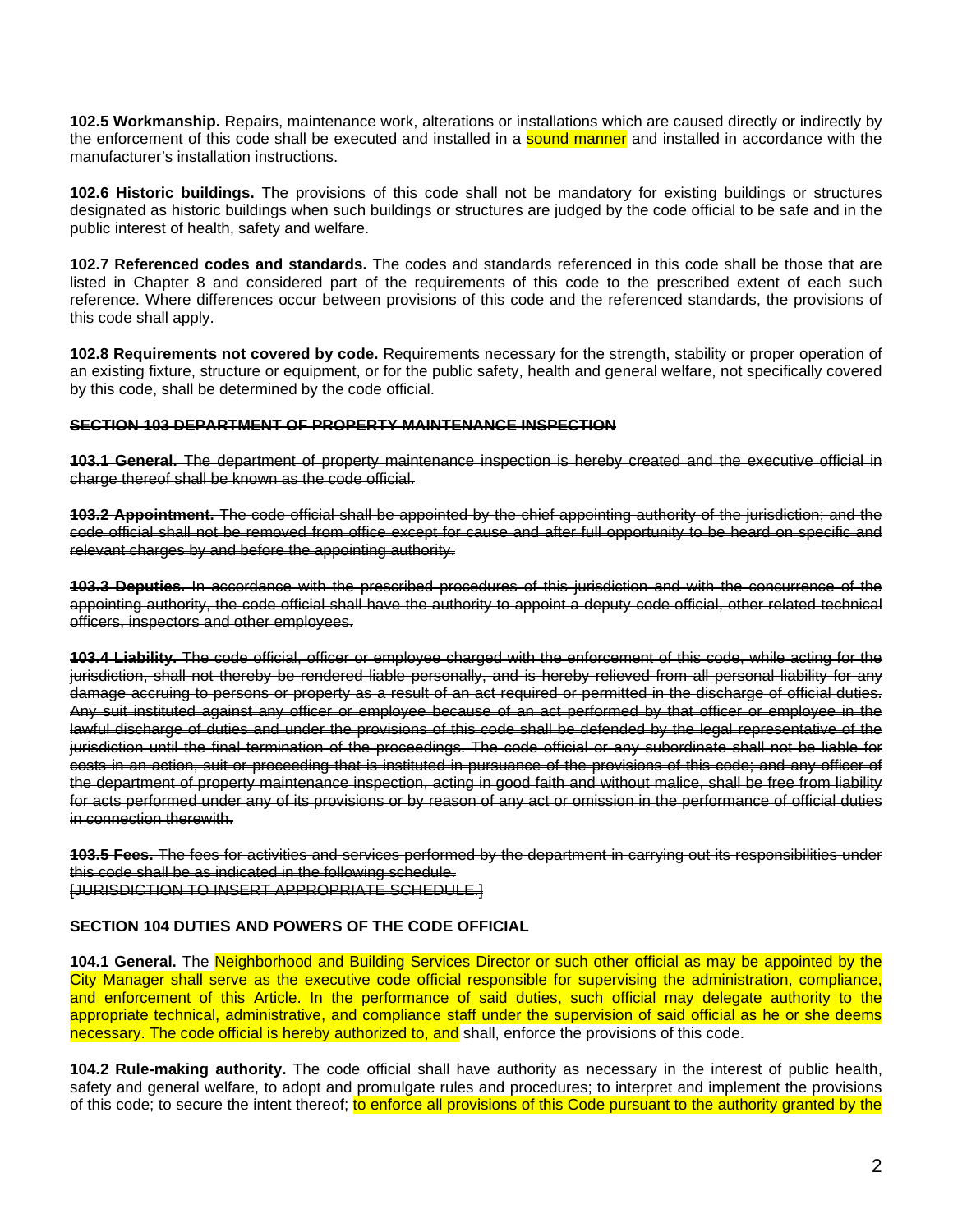Chief of Police and specified in City Code Section 2-503(b)(2); and to designate requirements applicable because of local climatic or other conditions. Such rules shall not have the effect of waiving structural or fire performance requirements specifically provided for in this code, or of violating accepted engineering methods involving public safety.

**104.3 Inspections.** The code official shall make all of the required inspections, or shall accept reports of inspection by approved agencies or individuals. All reports of such inspections shall be in writing and be certified by a responsible officer of such approved agency or by the responsible individual. The code official is authorized to engage such expert opinion as deemed necessary to report upon unusual technical issues that arise, subject to the approval of the appointing authority. Whenever necessary to make an inspection to enforce any of the provisions of this Code or any other section of the Code or Land Use Code or whenever the code official has probable cause to believe that there exists in any building or upon any premises any condition or violation which makes such building or premises substandard, dangerous, unfit for occupancy, or unlawful, the code official may enter such building or premises at all reasonable times to inspect it or to perform any duty imposed upon the code official by this Code. If such building or premises is occupied, the code official shall present proper credentials and request entry. If such building or premises is unoccupied, the code official shall first make a reasonable effort to locate the owner or other persons having charge or control of the building or premises and request entry. If such entry is refused, or, if after reasonable efforts to contact the owner or occupant, the owner or occupant cannot be found or fails to respond or consent to the request, the code official may seek an inspection warrant from the Municipal Judge to secure entry for inspection or abatement.

**104.4 Right of entry.** When the code official has obtained a warrant or other remedy provided by law to secure entry, no owner or occupant or any other persons having charge, care or control of any building or premises shall fail or neglect, after proper request is made as herein provided, to promptly permit entry therein by the code official for the purpose of inspection, examination or abatement pursuant to this Code. Any such failure to permit entry upon request pursuant to a valid inspection warrant shall be a misdemeanor punishable by the provisions set forth in City Code Section 1-15.

**104.5 Identification.** The code official shall carry proper identification when inspecting structures or premises in the performance of duties under this code.

**104.6 Notices and orders.** The code official shall issue all necessary notices or orders to ensure compliance with this code.

**104.7 Department records.** The code official shall keep official records of all business and activities of the department specified in the provisions of this code. Such records shall be retained in the official records as long as the building or structure to which such records relate remains in existence, unless otherwise provided for by other regulations.

## **SECTION 105 APPROVAL**

**105.1 Modifications.** Whenever there are practical difficulties involved in carrying out the provisions of this code, the code official shall have the authority to grant modifications for individual cases, provided the code official shall first find that special individual reason makes the strict letter of this code impractical and the modification is in compliance with the intent and purpose of this code and that such modification does not lessen health, life and fire safety requirements. The details of action granting modifications shall be recorded and entered in the department files.

**105.2 Alternative materials, methods and equipment.** The provisions of this code are not intended to prevent the installation of any material or to prohibit any method of construction not specifically prescribed by this code, provided that any such alternative has been approved. An alternative material or method of construction shall be approved where the code official finds that the proposed design is satisfactory and complies with the intent of the provisions of this code, and that the material, method or work offered is, for the purpose intended, at least the equivalent of that prescribed in this code in quality, strength, effectiveness, fire resistance, durability and safety.

**105.3 Required testing.** Whenever there is insufficient evidence of compliance with the provisions of this code, or evidence that a material or method does not conform to the requirements of this code, or in order to substantiate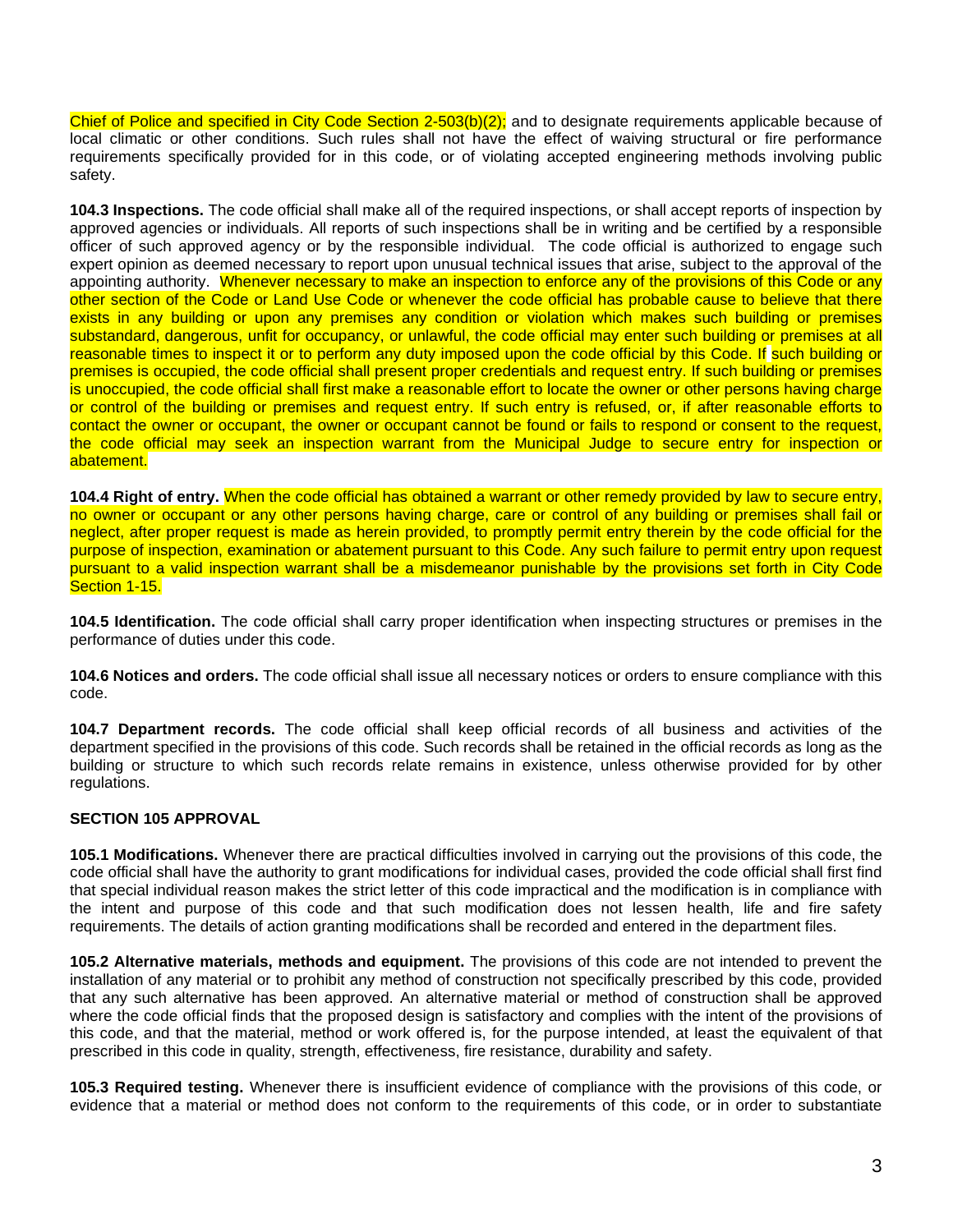claims for alternative materials or methods, the code official shall have the authority to require tests to be made as evidence of compliance at no expense to the jurisdiction.

**105.3.1 Test methods.** Test methods shall be as specified in this code or by other recognized test standards. In the absence of recognized and accepted test methods, the code official shall be permitted to approve appropriate testing procedures performed by an approved agency.

**105.3.2 Test reports.** Reports of tests shall be retained by the code official for the period required for retention of public records.

**105.4 Material and equipment reuse.** Materials, equipment and devices shall not be reused unless such elements are in sound condition or have been reconditioned and tested when necessary, placed in sound working condition and approved.

## **SECTION 106 VIOLATIONS**

**106.1 Unlawful acts.** It shall be unlawful for a person, firm or corporation to be in conflict with or in violation of any of the provisions of this code.

**106.2 Notice of violation.** The code official shall serve a notice of violation or order in accordance with Section 107.

**106.3 Prosecution of violation.** Any person failing to comply with a notice of violation or order served in accordance with Section 107 shall be deemed guilty of a misdemeanor or civil infraction as determined in 106.4 and the violation shall be deemed a strict liability offense. If the notice of violation is not complied with, the code official shall institute the appropriate proceeding at law or in equity to restrain, correct or abate such violation, or to require the removal or termination of the unlawful occupancy of the structure in violation of the provisions of this code or of the order or direction made pursuant thereto. Any action taken by the authority having jurisdiction on such premises shall be charged against the real estate upon which the structure is located and shall be a lien upon such real estate.

**106.4 Violation penalties.** Any person who violates Section 108.1.5, or any notices or orders issued for a violation of Section 108.1.5, 108.4.1, 108.5 or any provision of Section 109 commits a misdemeanor and is subject to a fine, imprisonment, costs and fees and any other orders imposed in accordance with §1-15. Any person who violates any other provision of this Code is subject to the provisions of City Code Section 1-15(f). In addition, the code official may revoke or suspend any permit or certificate issued by the City with respect to the building, structure, premises or equipment.

**106.5 Abatement of violation.** The imposition of the penalties herein prescribed shall not preclude the legal officer of the jurisdiction from instituting appropriate action to restrain, correct or abate a violation, or to prevent illegal occupancy of a building, structure or premises, or to stop an illegal act, conduct, business or utilization of the building, structure or premises.

## **SECTION 107 NOTICES AND ORDERS**

**107.1 Notice to person responsible.** Whenever the code official determines that there has been a violation of this code or has grounds to believe that a violation has occurred, notice shall be given in the manner prescribed in Sections 107.2 and 107.3 to the person responsible for the violation as specified in this code. Notices for condemnation procedures shall also comply with Section 108.3.

**107.1.1 Responsibilities and obligations**. Every owner and occupant shall be subject to the responsibilities and obligations set forth in this Code as follows:

**1.** Every owner remains liable for violations of duties imposed by this Code even though an obligation is imposed on the occupants of the building and even though the owner has by agreement imposed on the occupant or property manager the duty of furnishing required equipment or of complying with this Code. Nothing herein shall be construed as limiting or interfering with in any way the right of any persons to establish by written contract specific responsibilities of owners, property managers and occupants for the purpose of leasing or renting a building or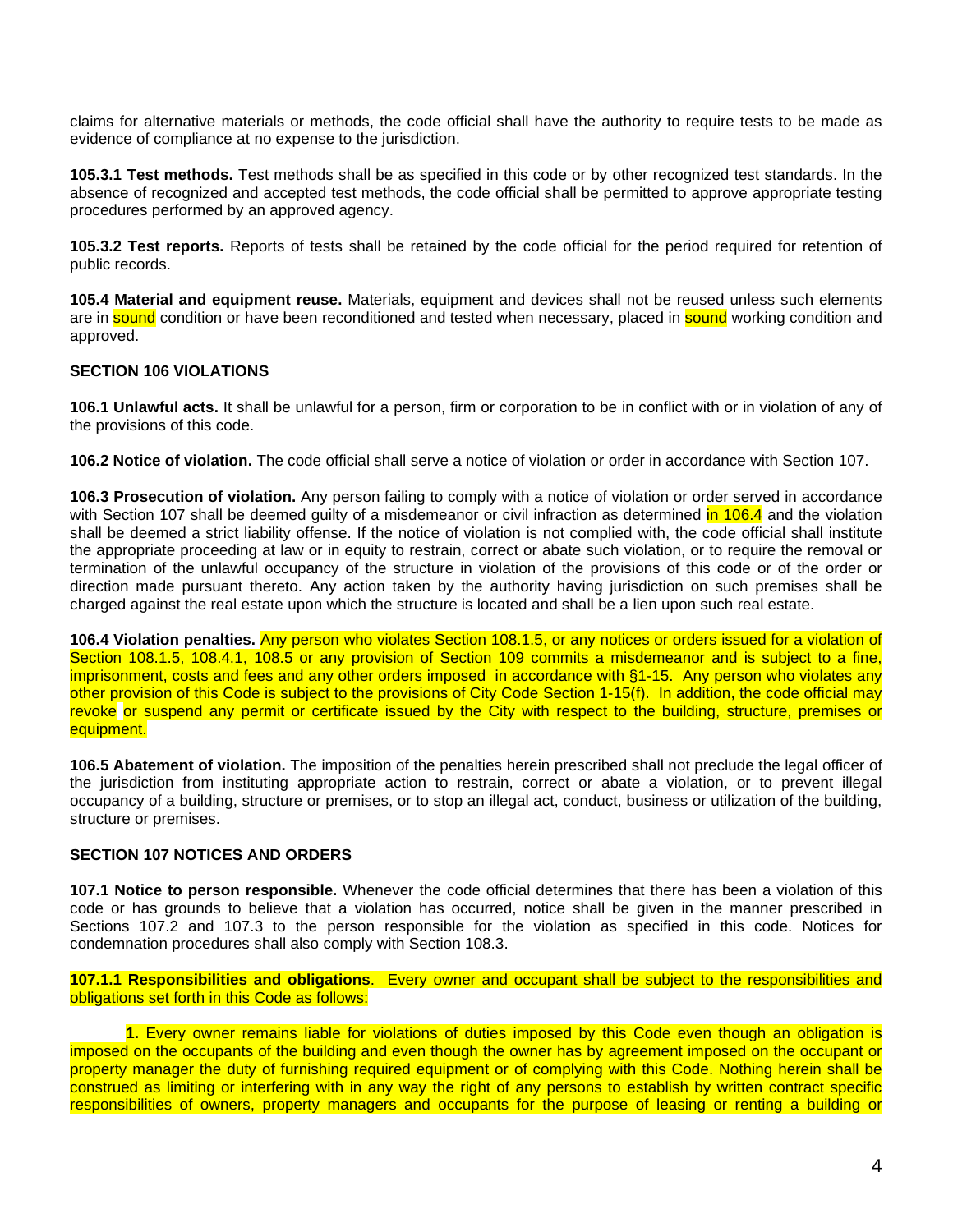premises. Every owner or agent, in addition to being responsible for maintaining the building in a sound structural condition, shall be responsible for keeping that part of the building or premises which the owner occupies or controls in a safe condition, including the shared or public areas in a building containing two (2) or more dwelling units.

**2.** An owner shall not permit another person to occupy premises which are not in a sanitary and safe condition and which do not comply with the requirements of this Code.

**3.** Occupants of a dwelling unit, rooming unit or housekeeping unit are responsible for keeping in a clean, sanitary and safe condition that part of the dwelling unit, rooming unit, housekeeping unit or premises which they occupy and control.

**4.** Every occupant shall, when required by this Code, the City Code or the Health Officer, furnish and maintain approved devices, equipment or facilities necessary to keep the premises safe and sanitary.

An owner of a building or premises remains liable for violations of this Code even though an occupant or manager of those premises is responsible for the premises and regardless of any agreement between the owner and another that imposes or attempts to delegate responsibility for the premises to the other.

**107.2 Form.** Such notice prescribed in Section 107.1 shall be in accordance with all of the following:

(a) **General**. The code official and any officer, as the term *officer* is defined in City Code Section 19-66, are authorized to give written notice to any owner or occupant whose building or property is in violation of the provisions of this Code. Such notice may be personally served upon such person, or, if not personally served, shall be deposited in the United States mail, addressed to the owner of record at the address on the assessment roll of the Larimer County Assessor or at such other, more recent address as may be available to the city.

#### (b) **Notice**. The notice shall include a description of the real estate sufficient for identification,

include a statement of the violation or violations and why the notice is being issued, and state that if the violation is not corrected on or before the date and time stipulated in the notice, a citation may issue and the correction or demolition may be done by the city and any costs of abatement, repair or demolition, including the cost of inspection, the cost of any grading or sloping necessary to protect the public safety and other incidental costs in connection therewith and an amount not to exceed one hundred (100) percent of the costs for carrying charges and costs of administration will be charged against the property, in addition to any other penalty and costs or orders that may be imposed. The notice shall also state that if the owner desires a hearing before the Building Review Board to contest the declaration and order of vacation, condemnation, repair, removal or demolition, such owner shall request a hearing, in writing, to the code official within ten (10) days of mailing of the notice. The notice shall further state that failure to timely file a request for such hearing shall be a waiver of the right to contest the declaration, assessment or order at any later date.

(c) **Abatement**. If the building or property has not been brought into compliance with this Code within the time period set forth in the notice and, if the owner has not requested a hearing before the Building Review Board to contest said declaration or any other code official's orders as provided in Subparagraph (1) above, the demolition or abatement may be performed by city personnel or by private contractors, as the code official shall determine. In the event of such demolition and abatement by the city, the cost, including inspection, demolition and any other incidental costs in connection therewith, and an amount not to exceed one hundred (100) percent of the costs for carrying charges and administration shall be assessed against the offending property.

(d) **Assessment**. Any cost assessment shall be a lien in the several amounts assessed against each property until paid and shall have priority over all other liens, except general taxes and prior special assessment liens. If any such assessment is not paid within thirty (30) days after it has been certified by the code official and billed by the Financial Officer or his designee to the owner by deposit in the United States mail addressed to the owner of record at the address as shown on the tax rolls or such other, more recent address as may be available to the city, and any agents, representatives or occupants as may be known, the Financial Officer, or his designee is hereby authorized to certify to the county Treasurer the list of delinquent assessments, giving the name of the owner as it appears of record, the number of the lot and block and the amount of the assessment plus a ten-percent penalty. The certification is to be the same in substance and in form as required for the certification of other taxes. The county treasurer, upon receipt of such certified list, is hereby authorized to place it upon the tax list for the current year and to collect the assessment in the same manner as general property taxes are collected, together with any charges as may by law be made by the county treasurer and all laws of the state for the assessment and collection of general taxes, including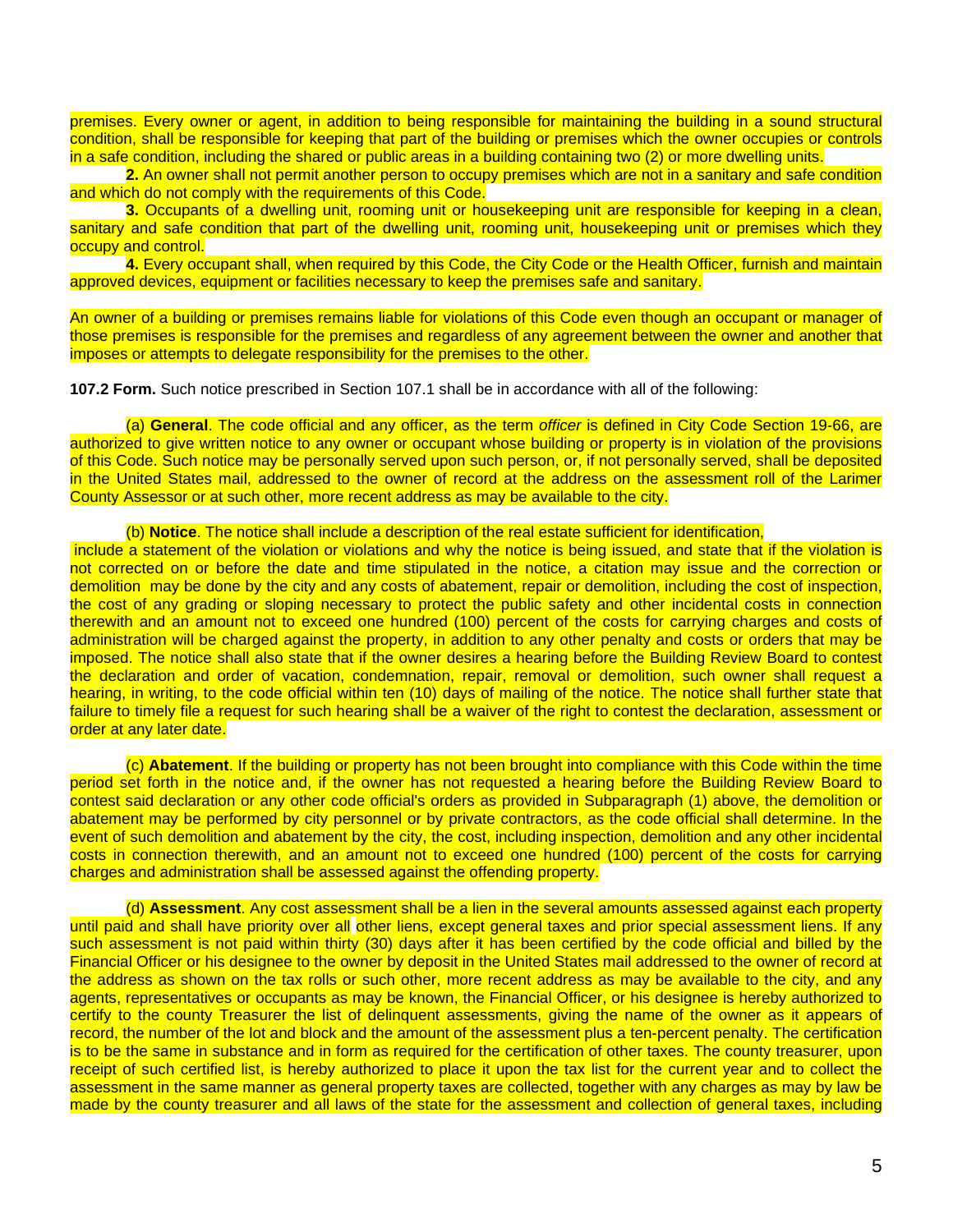the laws for the sale of property for taxes, and the redemption thereof shall apply to and have full force and effect for the collection of all such assessments. Notwithstanding the foregoing, if the offending building or property is not subject to taxation, the city may elect alternative means to collect the amounts due pursuant to this Code, including the commencement of an action at law or in equity and, after judgment, pursue such remedies as are provided by law.

**107.3 Method of service.** Such notice shall be deemed to be properly served if a copy thereof is:

**1**. Delivered personally;

**2**. Sent by certified or first-class mail addressed to the last known address; or

**3.** If the notice is returned showing that the letter was not delivered, a copy thereof shall be posted in a conspicuous place in or about the structure affected by such notice.

**107.4 Penalties.** Penalties for noncompliance with orders and notices shall be as set forth in Section 106.4.

**107.5 Transfer of ownership.** It shall be unlawful for the owner of any dwelling unit or structure who has received a compliance order or upon whom a notice of violation has been served to sell, transfer, mortgage, lease or otherwise dispose of such dwelling unit or structure to another until the provisions of the compliance order or notice of violation have been complied with, or until such owner shall first furnish the grantee, transferee, mortgagee or lessee a true copy of any compliance order or notice of violation issued by the code official and shall furnish to the code official a signed and notarized statement from the grantee, transferee, mortgagee or lessee, acknowledging the receipt of such compliance order or notice of violation and fully accepting the responsibility without condition for making the corrections or repairs required by such compliance order or notice of violation.

## **SECTION 108 SAFETY OF STRUCTURES AND EQUIPMENT**

**108.1 General.** When any structure or portion thereof is found to be substandard, unfit for human occupancy, unlawful or dangerous, or when any equipment or fixture installed or used therein is found to be substandard, such condition shall be abated or otherwise corrected, repaired, or removed pursuant to the provisions of this code

**108.1.1 Substandard structures.** A substandard structure is one that may pose a risk to the life, health, property or safety of the occupants thereof or the public, even though it does not constitute a dangerous structure as defined in Section 108.1.5, either because the structure lacks the equipment necessary to protect or warn occupants in the event of fire, or because it contains substandard or missing equipment, systems or fixtures, or is damaged, decayed, dilapidated, or structurally unsound.

**108.1.2 Substandard equipment and fixtures.** Substandard equipment or fixtures may include any boiler, heating equipment, elevator, moving stairway, electrical wiring or device, flammable liquid containers, potable water, plumbing, sanitation systems or fixtures, or other equipment on the premises or within the structure which is in such disrepair or unsound condition that the equipment or fixtures pose a potential risk to life, health, property or safety of the public or occupants of the premises or structure.

**108.1.3 Structure unfit for human occupancy.** A structure is unfit for human occupancy whenever the code official finds that such structure is unlawful or, because of the degree to which the structure is in disrepair or lacks maintenance, is **unsanitary**, vermin or rat infested, contains filth and contamination, or lacks ventilation, illumination, sanitary or heating facilities or other essential equipment required by this code, or because the location of the structure constitutes a hazard to the occupants of the structure or the public.

**108.1.4 Unlawful structure.** An unlawful structure is one found in whole or in part to be occupied by more persons than permitted under this code, the City Code or any other code adopted by the City, or which structure was erected, altered or occupied contrary to law.

**108.1.5 Dangerous structure or premises**. A structure or premises is dangerous if any part, element or component thereof is no longer within its serviceability limit or strength limit state as defined in this code or, when considered in totality, the structure or premises pose an imminent threat danger to the health and safety of the public or the occupants of the structure or premises as referenced in Appendix A of this code.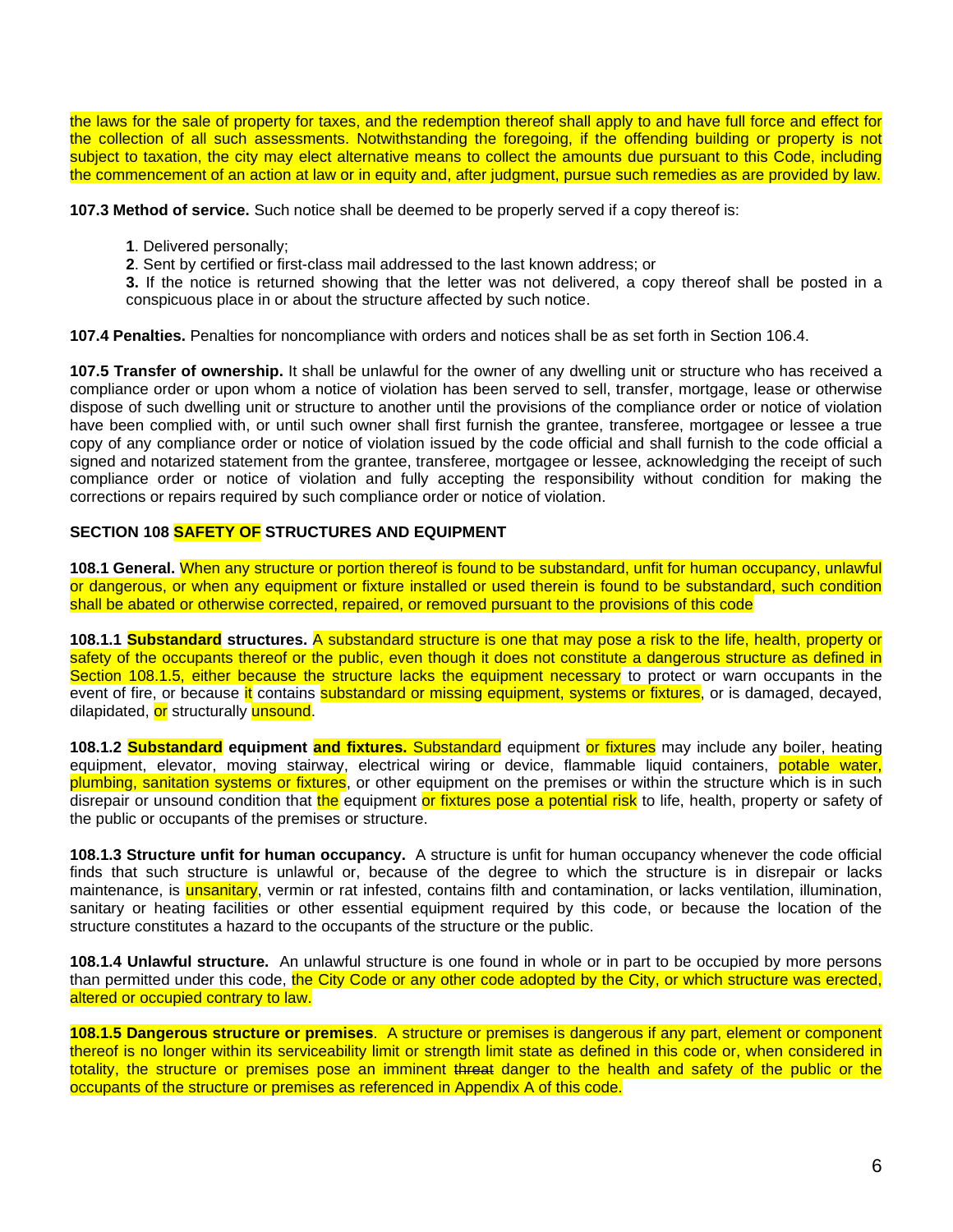### **108.2 Vacant Buildings and structures.**

**General**. When a building or structure is vacant and unsecured or unfit for human habitation and occupancy the code official is authorized to post a "Vacant Building Notice" on the premises and order the structure closed up so as not to be an attractive nuisance. Upon failure of the owner to close up the premises within the time specified in the order, the code official shall cause the premises to be closed and secured through any available public agency or by contract or arrangement by private persons and the cost thereof shall be charged against the real estate upon which the structure is located and shall be a lien upon such real estate and may be collected by any other legal resource.

**108.3 Notice.** Whenever the code official has condemned a structure or equipment under the provisions of this section, notice shall be posted in a conspicuous place in or about the structure affected by such notice and served on the owner or the person or persons responsible for the structure or equipment in accordance with Section 107.3. If the notice pertains to equipment, it shall also be placed on the condemned equipment. The notice shall be in the form prescribed in Section 107.2.

**108.4 Placarding.** Upon failure of the owner or person responsible to comply with the notice provisions within the time given, the code official shall post on the premises or on defective equipment a placard bearing the word "Condemned" and a statement of the penalties provided for occupying the premises, operating the equipment or removing the placard.

**108.4.1 Placard removal.** The code official shall remove the condemnation placard whenever the defect or defects upon which the condemnation and placarding action were based have been eliminated. Any person who defaces or removes a condemnation placard without the approval of the code official shall be subject to the penalties provided by this code.

**108.5 Prohibited occupancy.** Any occupied structure condemned and placarded by the code official shall be vacated as ordered by the code official. Any person who shall occupy a placarded premises or shall operate placarded equipment, and any owner or any person responsible for the premises who shall let anyone occupy a placarded premises or operate placarded equipment shall be liable for the penalties provided by this code.

## **SECTION 109 EMERGENCY MEASURES**

**109.1 Imminent danger.** When, in the opinion of the code official, there is imminent danger of failure or collapse of a building or structure which endangers life, or when any structure or part of a structure has fallen and life is endangered by the occupation of the structure, or when there is actual or potential danger to the building occupants or those in the proximity of any structure because of explosives, explosive fumes or vapors or the presence of toxic fumes, gases or materials, or operation of defective or dangerous equipment, the code official is hereby authorized and empowered to order and require the occupants to vacate the premises forthwith. The code official shall cause to be posted at each entrance to such structure a notice reading as follows: "This Structure Is Dangerous and Its Occupancy Has Been Prohibited by the Code Official." It shall be unlawful for any person to enter such structure except for the purpose of securing the structure, making the required repairs, removing the hazardous condition or of demolishing the same.

**109.2 Temporary safeguards.** Notwithstanding other provisions of this code, whenever, in the opinion of the code official, there is imminent danger due to an *dangerous* condition, the code official shall order the necessary work to be done, including the boarding up of openings, to render such structure temporarily safe whether or not the legal procedure herein described has been instituted; and shall cause such other action to be taken as the code official deems necessary to meet such emergency.

**109.3 Closing streets.** When necessary for public safety, the code official shall temporarily close structures and close, or order the authority having jurisdiction to close, sidewalks, streets, public ways and places adjacent to dangerous structures, and prohibit the same from being utilized.

**109.4 Emergency repairs.** For the purposes of this section, the code official shall employ the necessary labor and materials to perform the required work as expeditiously as possible.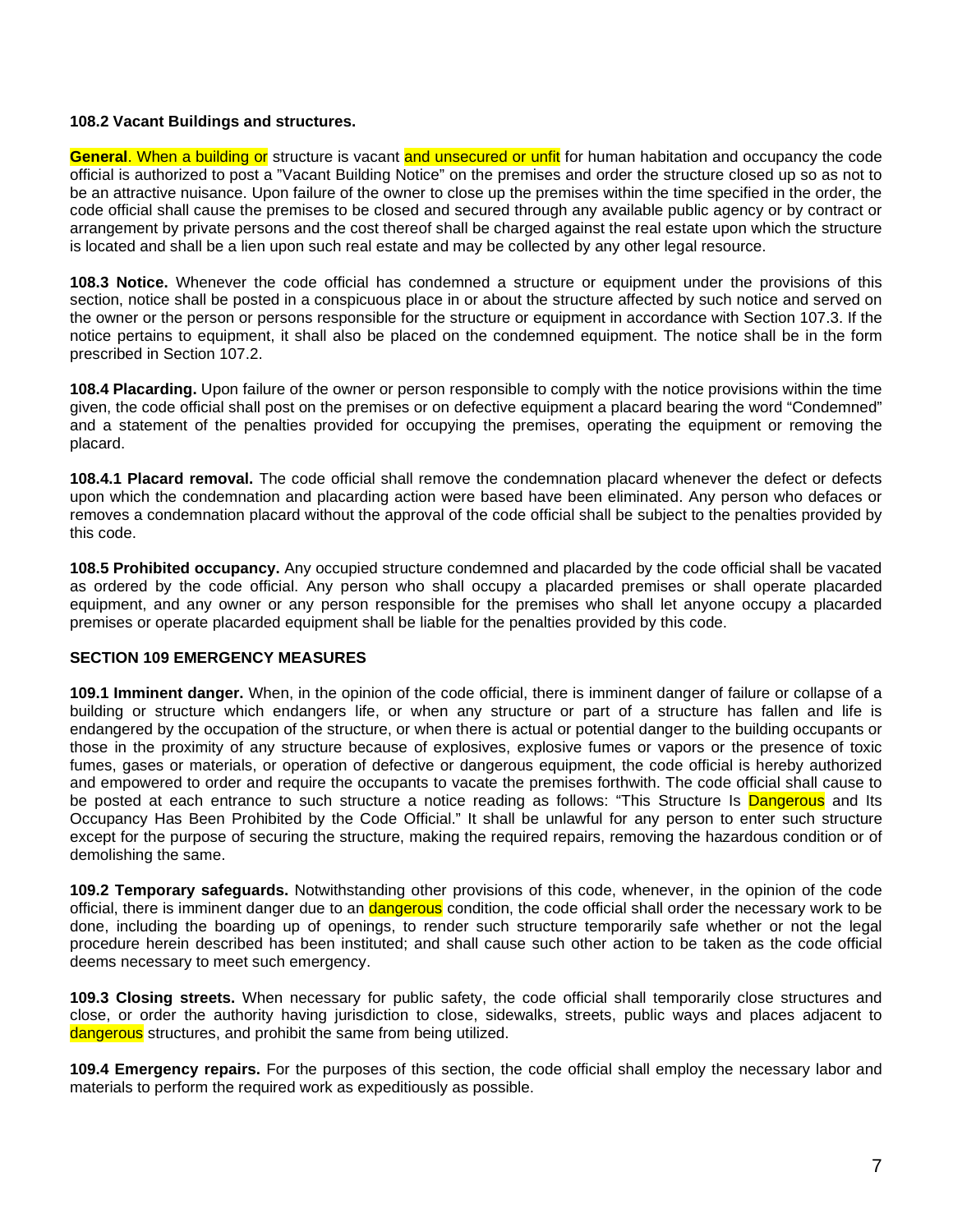**109.5 Costs of emergency repairs.** For the purposes of this section, the code official shall employ, or cause to be employed, the necessary labor and materials to perform the work required as expeditiously as possible. Costs incurred in the performance of emergency work shall be paid by the jurisdiction. The legal counsel of the jurisdiction shall institute appropriate action against the owner of the premises, including a lien upon the property pursuant to Section 107.2 where the **dangerous** structure is or was located for the recovery of such costs.

**109.5.1 Disconnection of service utilities.** The code official shall have the authority to authorize disconnection of utility service to the building, structure, or system regulated by this Code and the other codes referenced in case of emergency where necessary to eliminate an immediate hazard to life or property. The code official shall notify the serving utility and, wherever possible, the owner and occupant of the building, structure, or service system of the decision to disconnect prior to taking such action. If not notified prior to disconnecting, the owner or occupant of the building, structure, or service system shall be notified in writing as soon as feasible thereafter.

**109.6 Hearing.** Any person ordered to take emergency measures shall comply with such order forthwith. Any affected person shall thereafter, upon petition directed to the appeals board, be afforded a hearing as described in this code.

## **SECTION 110 DEMOLITION**

**110.1 General.** The code official shall order the owner of any premises upon which is located any structure, which in the code official's judgment is so old, dilapidated or has become so out of repair as to be dangerous, **un**sanitary or otherwise unfit for human habitation or occupancy, and such that it is unreasonable to repair the structure, to demolish and remove such structure; or if such structure is capable of being made safe by repairs, to repair and make safe and sanitary or to demolish and remove at the owner's option; or where there has been a cessation of normal construction of any structure for a period of more than  $(2)$  two years, to demolish and remove such structure.

## *110.1.1 Historical* is added to read as follows:

110.1.1 Historical. Notwithstanding Subsection 110.1, for any site, structure, or object 50 years of age or older and subject to any of the processes contained in Chapter 14 of the Municipal Code that in the code official's judgment is so old, dilapidated or has become so out of repair as to be dangerous, unsanitary or otherwise unfit for human habitation or occupancy, the code official shall order the owner to repair the site, structure, or object to make it safe and sanitary unless the owner has complied with all applicable requirements of Chapter 14 or the code official has determined that such site, structure, or object is an imminent danger.

**110.2 Notices and orders.** All notices and orders shall comply with Section 107.

**110.3 Failure to comply.** If the owner of a premises fails to comply with a demolition order within the time prescribed, the code official shall cause the structure to be demolished and removed, either through an available public agency or by contract or arrangement with private persons, and the cost of such demolition and removal shall be charged against the real estate upon which the structure is located and shall be a lien upon such real estate.

**110.4 Salvage materials.** When any structure has been ordered demolished and removed, the governing body or other designated officer under said contract or arrangement aforesaid shall have the right to sell the salvage and valuable materials at the highest price obtainable. The net proceeds of such sale, after deducting the expenses of such demolition and removal, shall be promptly remitted with a report of such sale or transaction, including the items of expense and the amounts deducted, for the person who is entitled thereto, subject to any order of a court. If such a surplus does not remain to be turned over, the report shall so state.

## **SECTION 111 APPEALS AND ADMINISTRATIVE REVIEW**

**111.1 General**. Except as otherwise provided for in City Code Section 19-36 et seq., the Building Review Board as established in City Code Section 2-117 shall serve to provide final interpretation of the provisions of this Code and to review the code official's orders.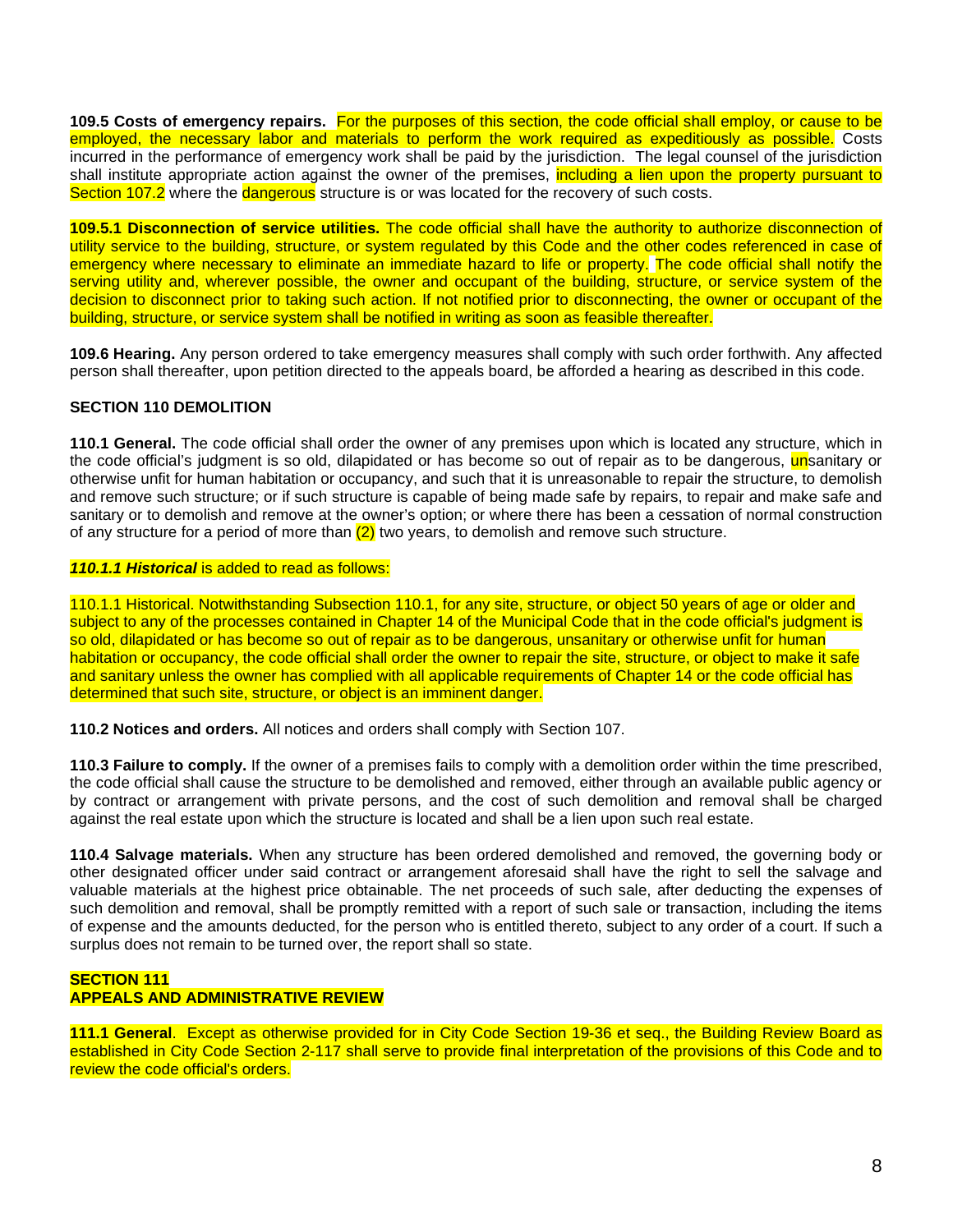**111.2 Application for review.** Any person directly affected by an order or decision of the code official shall have the right to seek a final interpretation or other review by the Building Review Board under the provisions of this Section provided that a written application for appeal is filed. Such persons shall include, but not be limited to, the record owner; the holder of any mortgage or deed of trust or other lien or encumbrance of record; any leaseholder of record; the holder of any other estate or legal interest or record in the building or the property on which the building is located: any occupants of such building or property; and the occupants of any other property within eight hundred (800) feet of the subject property.

**111.3 Application form.** An application for hearing shall be in writing on forms provided by the City and shall be based upon a claim that the true intent of this code or the rules legally adopted there under have been incorrectly interpreted, the provisions of this code do not fully apply, or the requirements of this code are adequately satisfied by other means. Such form shall include the following: a brief statement setting forth the legal interest of each of the appellants in the building or the land involved in the notice and order; a brief statement in ordinary and concise language of that specific order or action protested, together with any material facts claimed to support the contentions of the appellant; a brief statement in ordinary and concise language of the relief sought and the reasons why it is claimed the protested order or actions should be reversed, modified or otherwise set aside; the signatures of all parties named as appellants and their official mailing addresses; and a request for stay of enforcement.

**111.4 Filing period**. The appeal shall be filed within ten (10) days from the date of service of such order or the action of the code official. If the building or structure is in such condition as to make it immediately dangerous to the life, property or safety of the public or adjacent property and is ordered vacated and is posted, such appeal shall be filed within five (5) days from the date of the service of the notice and order of the code official. The failure of the code official to serve any person required herein to be served shall not invalidate any proceedings.

**111.5 Hearing period.** Upon receipt of any appeal filed pursuant to this Section, the Code official shall present the appeal to the Building Review Board at a regular or special meeting held as soon as practicable after proper notice, but not more than forty-five (45) days from the date that the appeal was filed.

**111.6 Hearing procedures.** The appeal shall be heard pursuant to the procedures specified in City Code Section 2- 47 et seq. Only those matters or issues specifically raised by the appellant shall be considered in the hearing of the appeal.

**111.7 Failure to file request for review.** Failure of any person to file an application for a review hearing shall constitute a waiver of the right to an administrative hearing and adjudication of the notice and order or to any portion thereof.

**111.8 Staying of order under review**. Except for emergency measures and posting orders made pursuant to this Code, enforcement of any notice and order of the code official issued under this Code may be stayed during the pendency of the review therefrom which is properly and timely filed.

## **CHAPTER 2, DEFINITIONS**

### **SECTION 201 GENERAL**

**201.1 Scope.** Unless otherwise expressly stated, the following terms shall, for the purposes of this code, have the meanings shown in this chapter.

**201.2 Interchangeability.** Words stated in the present tense include the future; words stated in the masculine gender include the feminine and neuter; the singular number includes the plural and the plural, the singular.

**201.3 Terms defined in other codes.** Where terms are not defined in this code and are defined in the City Code, the Land Use Code and any other code adopted by reference in the City Code, including *International Building Code, Fire Code, International Plumbing Code, International Mechanical Code* or the *National Electric Code (NEC)*, such terms shall have the meanings ascribed to them as stated in those codes.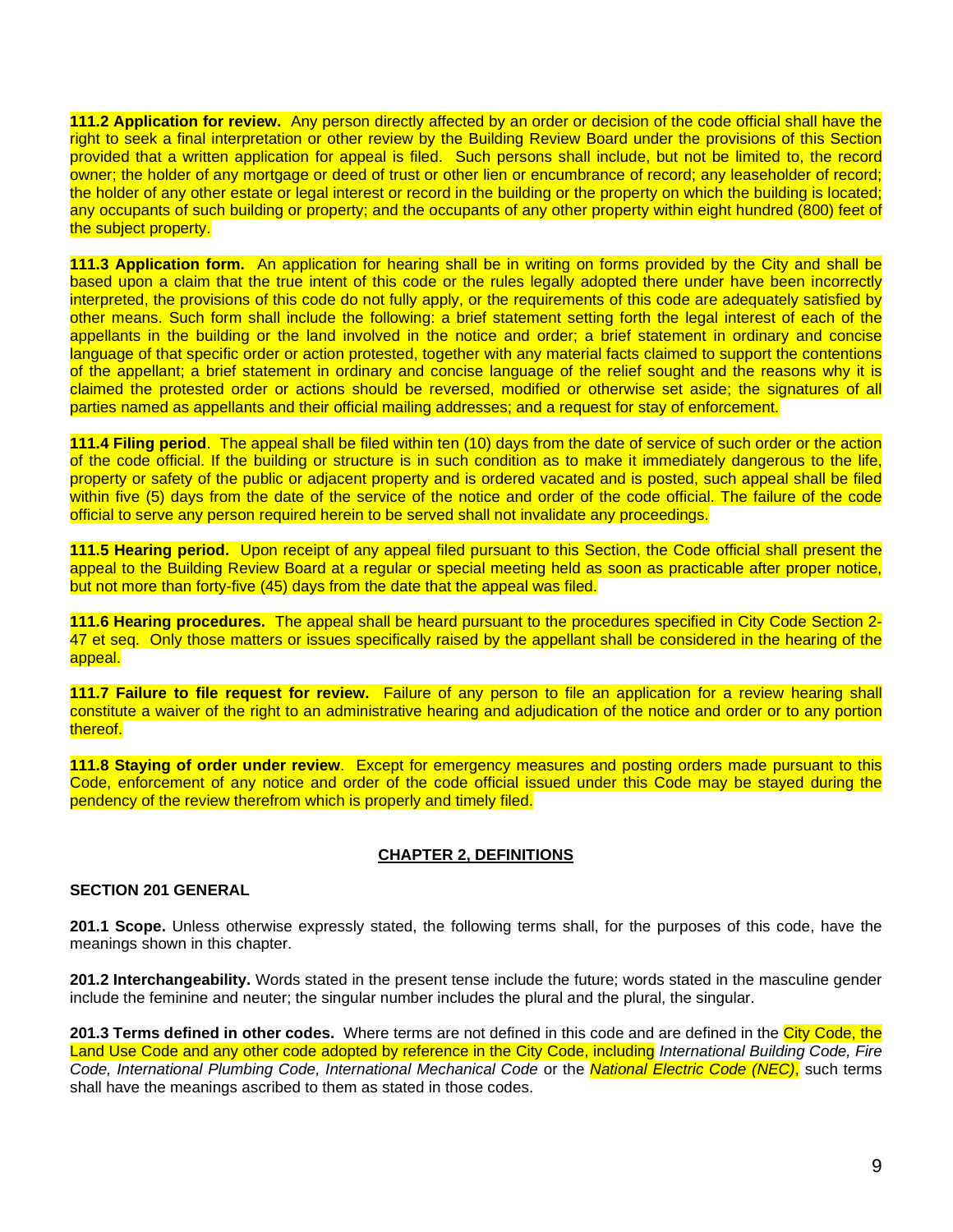**201.4 Terms not defined.** Where terms are not defined through the methods authorized by this section, such terms shall have ordinarily accepted meanings such as the context implies.

201.5 Parts. Whenever the words "dwelling unit," "dwelling," "premises," "building," "rooming house," "rooming unit" "housekeeping unit" or "story" are stated in this code, they shall be construed as though they were followed by the words "or any part thereof."

### **SECTION 202 GENERAL DEFINITIONS**

**ABANDONED.** Any building or premises covered under this Article that is unoccupied or vacant and in such a state of disrepair, lack of maintenance, or neglect as to pose a public nuisance.

**ADDITION**. An extension or increase in floor area, number of stories, or height of a building or structure.

**ALTERATION.** Any construction or renovation to an existing structure other than repair or addition. **ANCHORED**. Affixed in a manner that provides a connection that is secured in a sound condition.

**APPROVED.** Approved by the code official.

**BASEMENT.** That portion of a building which is partly or completely below grade.

**BATHROOM.** A room containing plumbing fixtures including a bathtub or shower.

**BEDROOM**. A habitable room within a dwelling unit designed primarily for the purpose of sleeping. Built-in features such as closets and similar storage facilities shall not be considered as relevant factors in determining whether or not a room is a sleeping room.

**CEILING HEIGHT.** The perpendicular distance measured from the finished floor in a room or other interior space to the finished ceiling or surface above.

**CODE OFFICIAL.** The official who is charged with the administration and enforcement of this code, or any duly authorized representative.

**CONDEMN.** To adjudge unfit for occupancy.

**DETACHED**. When a structural element is physically disconnected from another and that connection is necessary to provide a connection that is secured in a sound condition.

**DETERIORATION.** To weaken, disintegrate, corrode, rust or decay and lose effectiveness and is no longer is sound condition.

**DWELLING UNIT.** A single unit providing complete, independent living facilities for one or more persons, including permanent provisions for living, sleeping, eating, cooking and sanitation.

**EASEMENT.** That portion of land or property reserved for present or future use by a person or agency other than the legal fee owner(s) of the property. The easement shall be permitted to be for use under, on or above a said lot or lots.

**EQUIPMENT SUPPORT.** Those structural members or assemblies of members or manufactured elements, including braces, frames, lugs, snuggers, hangers or saddles, that transmit gravity load, lateral load and operating load between the equipment and the structure.

**EXCAVATION or FOUNDATION**, **ABANDONED** or **EXPOSED**. Any outdoor open hole, pit, foundation or other excavation, or depression, deeper than twenty-four (24) inches below the surrounding ground elevation other than a well, whether excavated by human activity or created by natural forces, including any excavation or foundation intended for a building, pool, pond or other decorative or recreational feature and not backfilled within one hundred eighty (180) days of such excavation or foundation work, or when there is no valid active building permit for such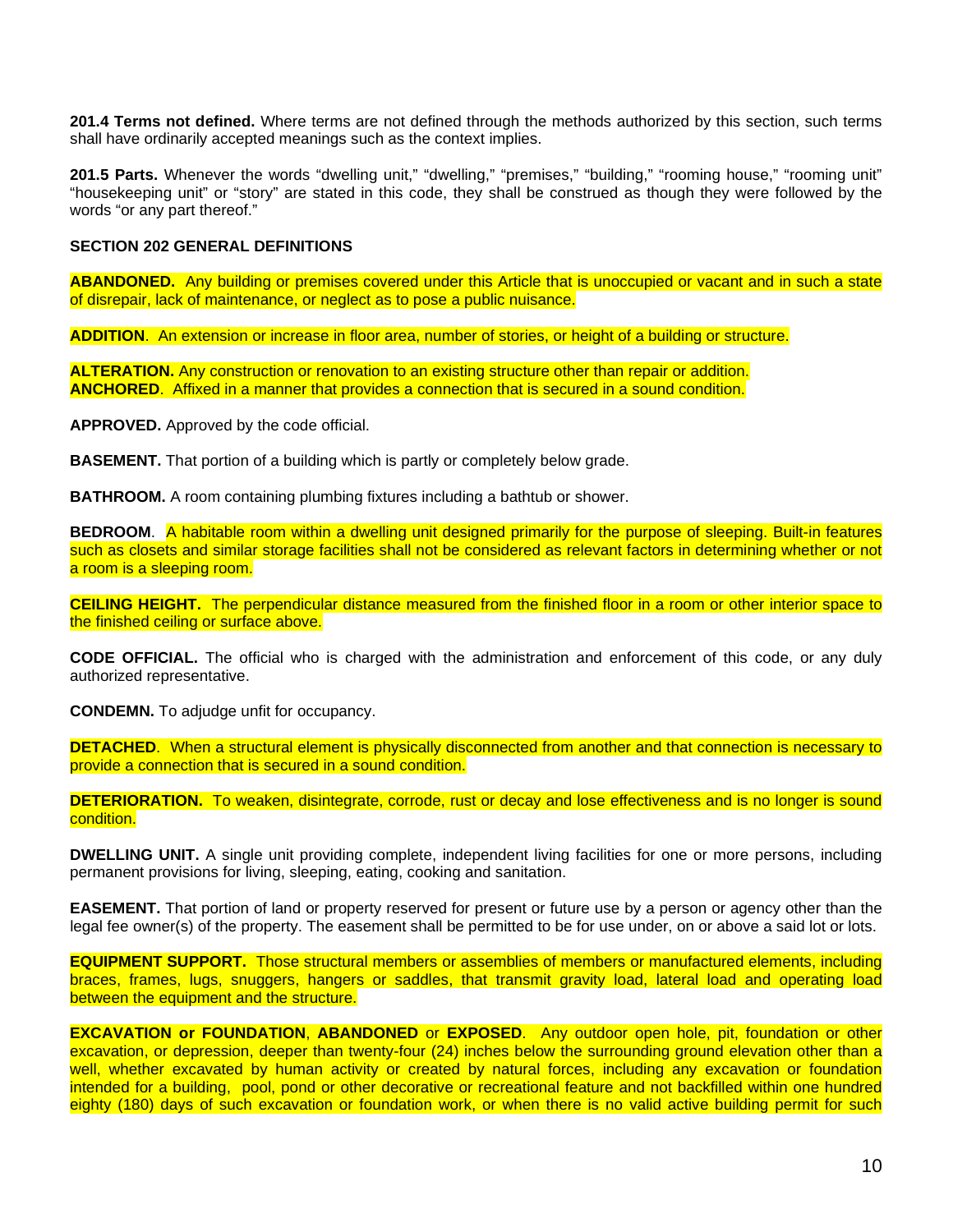work, as well and any other type of excavation that poses a health or safety hazard or otherwise poses a public nuisance, except those approved temporary retention ponds and detention ponds and other water features such as pools, ponds, and similar approved excavations designed for recreational or aesthetic purposes that are maintained in a condition that does not pose a health or safety hazard and is not a public nuisance.

**EXTERIOR PROPERTY.** The open space on the premises and on adjoining property under the control of owners or operators of such premises.

**EXTERMINATION.** The control and elimination of insects, rats or other pests by eliminating their harborage places; by removing or making inaccessible materials that serve as their food; by poison spraying, fumigating, trapping or by any other approved pest elimination methods.

**FLOOD HAZARD AREA.** All references to "flood hazard" and "areas prone to flooding" in this code and appendices adopted therewith shall be as specified in the Code of the City, "Chapter 10, Flood Prevention and Protection.

**GARBAGE.** The animal or vegetable waste resulting from the handling, preparation, cooking and consumption of food.

**GRADE (ADJACENT GROUND ELEVATION)**. The lowest point of elevation of the finished surface of the ground, paving or sidewalk with the area between the building and the property line or, when the property line is more than five (5) feet (1.524 m) from the building, between the building and a line five (5) feet (1.524 m) from the building

**GUARD.** A building component or a system of building components located at or near the open sides of elevated walking surfaces that minimizes the possibility of a fall from the walking surface to a lower level.

**HABITABLE ROOM SPACE.** Space in a structure for living, sleeping, eating or cooking. Bathrooms, toilet rooms, closets, halls, storage or utility spaces, and similar areas are not considered habitable spaces.

**HAZARDOUS.** Whatever is dangerous to human life or is detrimental to the public health as determined by the Health Officer, the Fire Marshal, or the Code official.

**HEALTH OFFICER.** The legally designated head of the Larimer County Department of Health and Environment or such person's authorized agent.

**HISTORIC BUILDING** is a building or structure that has been designated by official action of the legally constituted authority of this City as having special historical, architectural or geographical significance. For purposes of this Code, this term shall also include buildings or structures listed in the State Register of Historic Properties as published by the Colorado Historical Society and the National Register of Historic Places as published by the U.S. Department of the Interior.

**HOT WATER.** Heated water supplied to plumbing fixtures at a temperature of not less than one-hundred ten (110) degrees Fahrenheit.

**HOUSEKEEPING UNIT.** A room or group of rooms forming a single habitable space equipped and intended to be used for living, sleeping, cooking and eating which does not contain, within such a unit, a toilet, lavatory and bathtub or shower.

**IMMINENT DANGER.** A condition which could cause serious or life-threatening injury or death at any time.

**IMMINENT DANGER.** An existing condition which that could is reasonably likely to cause immediate serious or lifethreatening injury or death at any time.

**INFESTATION.** The presence of insects, rats, vermin or other pests in such large numbers within or contiguous to a structure or premises as to be harmful to the occupants or the public."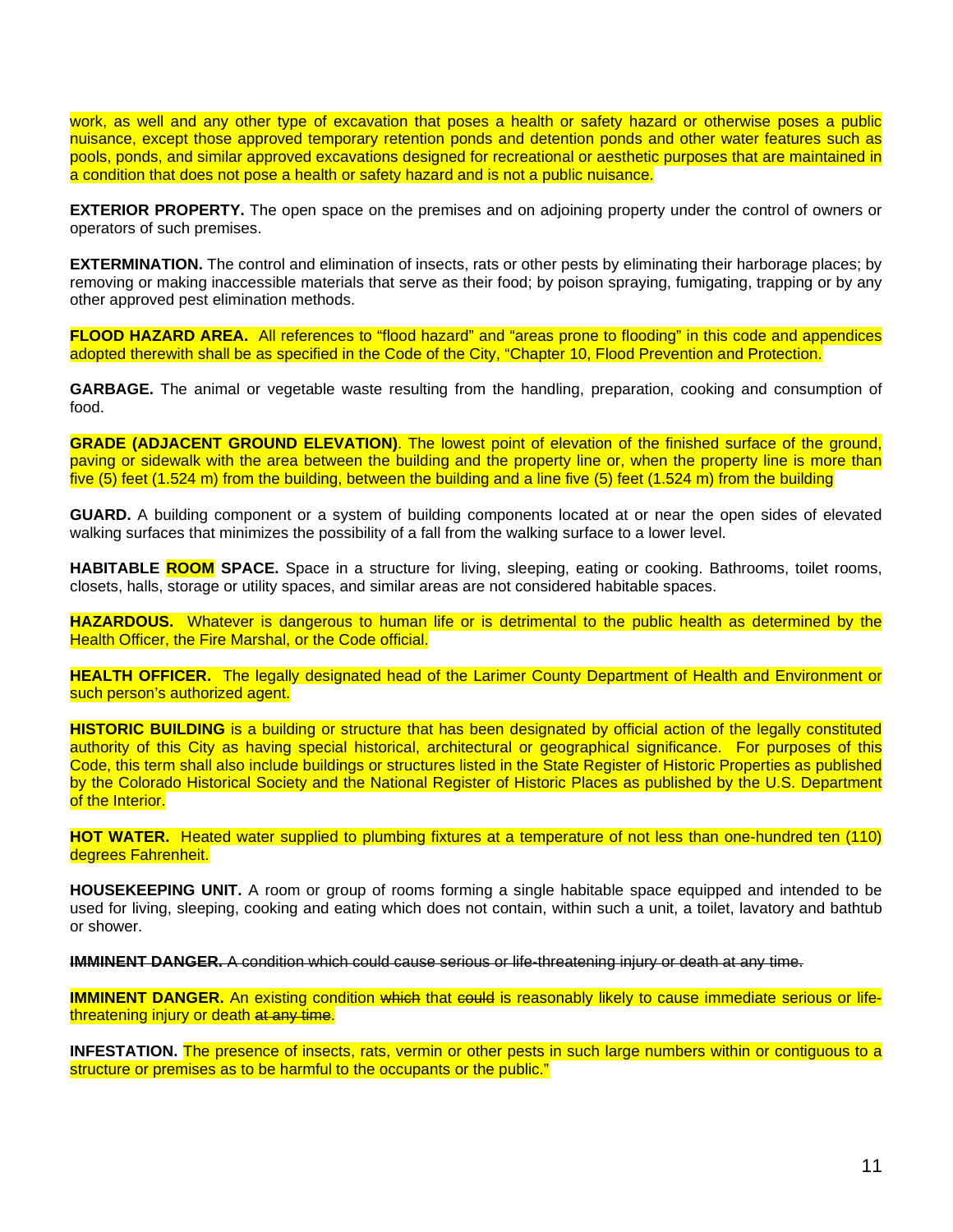**INOPERABLE MOTOR VEHICLE.** A vehicle which cannot be driven upon the public streets for reason including but not limited to being unlicensed, wrecked, abandoned, in a state of disrepair, or incapable of being moved under its own power.

**LABELED.** Devices, equipment, appliances, or materials to which has been affixed a label, seal, symbol or other identifying mark of a nationally recognized testing laboratory, inspection agency or other organization concerned with product evaluation that maintains periodic inspection of the production of the above-labeled items and by whose label the manufacturer attests to compliance with applicable nationally recognized standards.

**LET FOR OCCUPANCY OR RENT.** To permit, provide or offer possession or occupancy of a dwelling, dwelling unit, rooming unit, building, premise or structure by a person who is or is not the legal owner of record thereof, pursuant to a written or unwritten lease, agreement or license, or pursuant to a recorded or unrecorded agreement of contract for the sale of land.

**LIMIT STATE.** A condition beyond which a structure or member becomes unfit for service and is judged to be no longer useful for its intended function (serviceability limit state) or to be unsafe (strength limit state).

**LOAD-BEARING ELEMENT.** Any column, girder, beam, joist, truss, rafter, wall, floor or roof sheathing that supports any vertical load in addition to its own weight or any lateral load.

**NEGLECT.** The lack of adequate maintenance for a building or structure.

**OCCUPANCY.** The purpose for which a building or portion thereof is utilized or occupied.

**OCCUPANT.** Any individual living or sleeping in a building, or having possession of a space within a building.

**OPENABLE AREA.** That part of a window, skylight or door which is available for unobstructed ventilation and which opens directly to the outdoors.

**OPERATOR.** Any person who has charge, care or control of a structure or premises which is let or offered for occupancy.

**OWNER.** Any person whose name appears on the tax bill for the property or who, alone or jointly or severally with others, has legal title to any dwelling or dwelling unit, with or without actual possession thereof, or has charge, care or control of any dwelling or dwelling unit as owner, executor, executrix, administrator, trustee, guardian of the estate of the owner, mortgagee or assignee of rents. *Owner* shall not include, except for vacant structures or premises as provided for in state law, any person, group of persons, company, association or corporation who holds only a security interest or easement on the real property upon which the dwelling or dwelling unit is situated."

**PERSON.** An individual, corporation, partnership or any other group acting as a unit.

**PREMISES.** A lot, plot or parcel of land, easement or public way, including any structures thereon.

**PRIMARY FUNCTIONS.** A major activity for which the facility is intended. Areas that contain a primary function include, but are not limited to, the customer service lobby of a bank, the dining area of a cafeteria, the meeting rooms in a conference center, as well as offices and other work areas in which the activities of the public accommodation or other private entity using the facility are carried out. Mechanical rooms, boiler rooms, supply storage rooms, employee lounges or locker rooms, janitorial closets are not areas containing a primary function. Entrances, corridors and restrooms are considered areas containing a primary function.

**PROPERTY MANAGER.** Any person, group of persons, company, firm or corporation charged with the care and control of a building, structure or premises who performs services with respect to such building, structure or premises under a contract with the owner thereof or who otherwise acts as representative of an owner with respect to such building, structure or premises.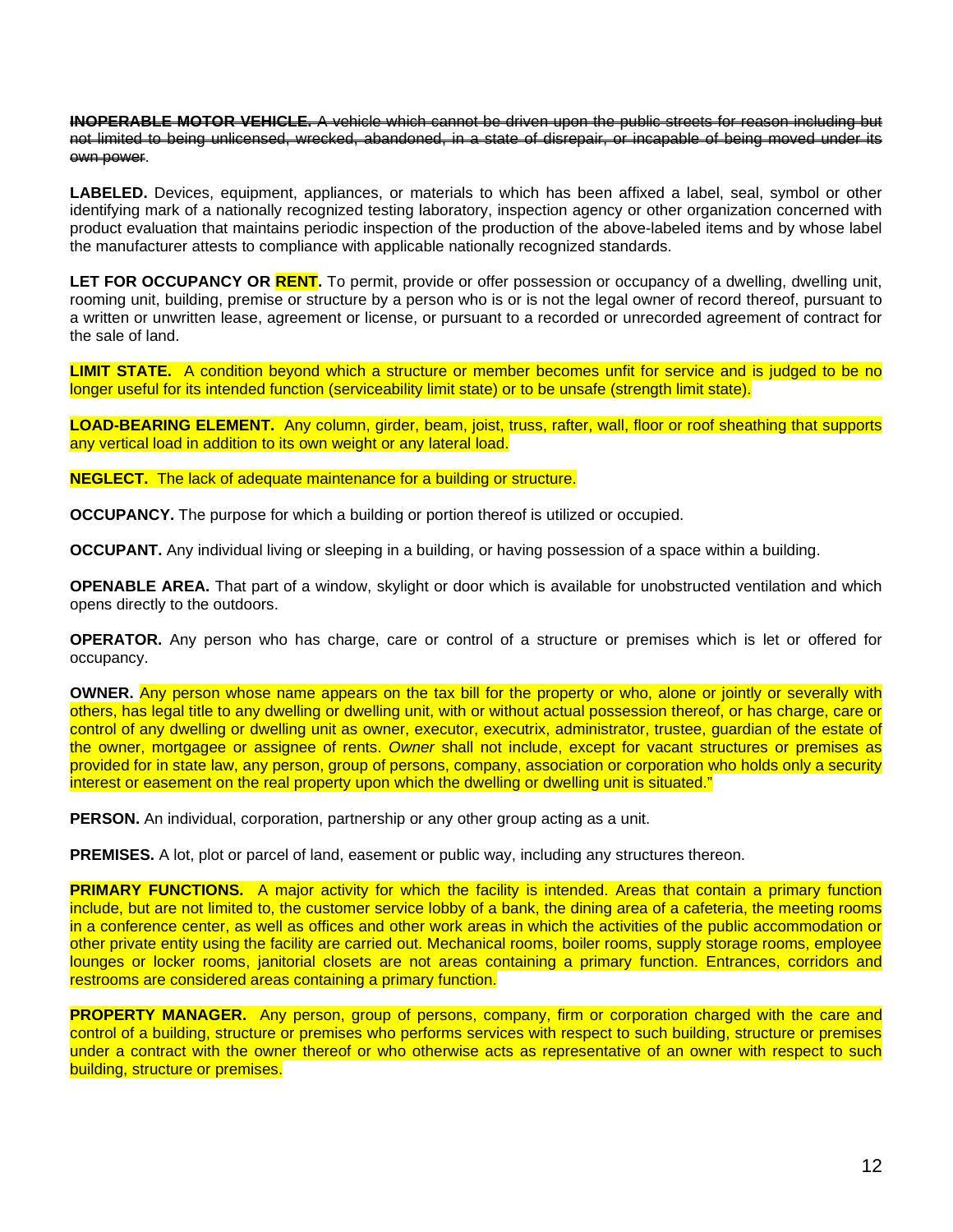**PUBLIC WAY.** Any street, alley or similar parcel of land essentially unobstructed from the ground to the sky, which is deeded, dedicated or otherwise permanently appropriated to the public for public use.

**RENTAL DWELLING UNIT.** One (1) or more rooms occupied or intended to be occupied as a unit exclusively for residential purposes that is leased, rented or sublet for compensation (including money or services or the sharing of expenses) and that is located in a boarding house or a single-family, two-family or multi-family dwelling.

**RENTAL HOUSING**. Any building or mobile home or portion thereof, including the lot, tract or parcel of land on which the same is located, containing any dwelling unit, or guest room which is leased, rented or sublet to a family or person(s) for compensation.

**REPAIR.** The restoration to sound condition of any part of an existing building for the purpose of its maintenance.

**ROOMING HOUSE.** A building arranged or occupied for lodging, with or without meals, for compensation and not occupied as a one- or two-family dwelling.

**ROOMING UNIT.** Any room or group of rooms forming a single habitable unit occupied or intended to be occupied for sleeping or living, but not for cooking purposes.

**RUBBISH.** Combustible and noncombustible waste materials, except garbage; the term shall include the residue from the burning of wood, coal, coke and other combustible materials, paper, rags, cartons, boxes, wood, excelsior, rubber, leather, tree branches, yard trimmings, tin cans, metals, mineral matter, glass, crockery and dust and other similar materials.

**SLEEPING UNIT.** A room or space in which people sleep, which can also include permanent provisions for living, eating and either sanitation or kitchen facilities, but not both. Such rooms and spaces that are also part of a dwelling unit are not sleeping units.

**SOUND CONDITION.** A condition that is fully-functional, operational and substantially free from decay, deterioration, damage or other defects and capable of performing the tasks for which designed and in the manner intended without risk of injury or damage to persons or adjoining property resulting from detachment or failure of such elements or components thereof.

**STRICT LIABILITY OFFENSE.** An offense in which the prosecution in a legal proceeding is not required to prove criminal intent as a part of its case. It is enough to prove that the defendant either did an act which was prohibited, or failed to do an act which the defendant was legally required to do.

**STRUCTURAL MEMBER**. A component of a structure that is essential to the structure's intended purpose and design, and without which the structure is incapable of safely fulfilling its intended purpose and supporting the design loads imposed upon the structure.

**STRUCTURE.** That which is built or constructed or a portion thereof.

**SUBSTANDARD.** Condition(s) that through neglect, deterioration, or damage no longer meet the minimum requirements of the currently adopted code as it relates to the specific condition(s) identified. Even though such condition(s) may not be found dangerous at the time of their discovery, such condition(s), if not corrected, may pose a risk to the health and safety of the public, the occupants or property thereof pursuant to Section 108.1.5.

**SUBSTANTIAL DAMAGE.** For the purpose of determining compliance with the flood provisions of this code, damage of any origin sustained by a structure whereby the cost of restoring the structure to its before-damaged condition would equal or exceed fifty (50) percent of the market value of the structure before the damage occurred.

**SUBSTANTIAL IMPROVEMENT.** For the purpose of determining compliance with the flood provisions of this code or the City Code, any repair, alteration, addition, or improvement of a building or structure, the cost of which equals or exceeds fifty (50) percent of the market value of the structure before the improvement or repair is started. If the structure has sustained substantial damage, any repairs are considered substantial improvement regardless of the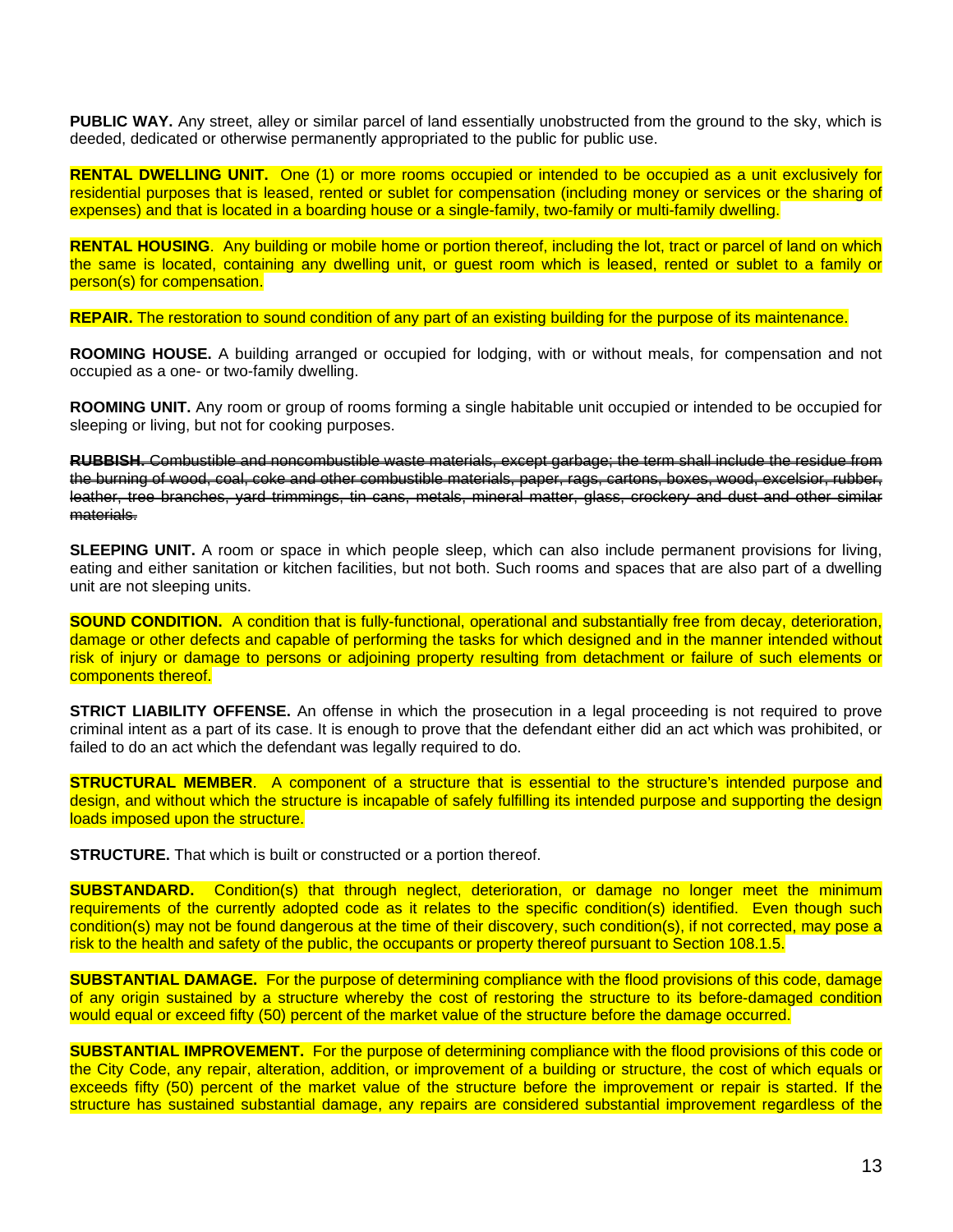actual repair work performed. The term does not, however, include either: (1) any project for improvement of a building required to correct existing health, sanitary, or safety code violations identified by the code official and that is the minimum necessary to assure safe living conditions; or (2) any alteration of a historic structure, provided that the alteration will not preclude the structure's continued designation as a historic structure.

**SUBSTANTIAL STRUCTURAL DAMAGE.** A condition where: (1) in any story, the vertical elements of the lateralforce resisting system, in any direction and taken as a whole, have suffered damage such that the lateral loadcarrying capacity has been reduced by more than twenty (20) percent from its pre-damaged condition; or (2) the vertical load-carrying components supporting more than thirty (30) percent of the structure's floor or roof area have suffered a reduction in vertical load-carrying capacity to below seventy-five (75) percent of the City Building Codes required strength levels calculated by either the strength or allowable stress method.

**SUBSTANTIALLY PLUMB**. A wall or other vertical member shall be considered substantially plumb when a plumb line passing through the center of gravity does not fall outside the middle one-third (1/3) of the base.

**TECHNICALLY INFEASIBLE.** An alteration of a building or a facility that has little likelihood of being accomplished because the existing structural conditions require the removal or alteration of a load-bearing member that is an essential part of the structural frame, or because other existing physical or site constraints prohibit modification or addition of elements, spaces or features which are in full and strict compliance with the minimum requirements for new construction and which are necessary to provide accessibility.

**TENANT.** A person, corporation, partnership or group, whether or not the legal owner of record, occupying a building or portion thereof as a unit pursuant to a written or unwritten lease, agreement or license, or **pursuant to a recorded or** unrecorded agreement of contract for the sale of land."

**TOILET ROOM.** A room containing a water closet or urinal but not a bathtub or shower.

**ULTIMATE DEFORMATION**. The deformation at which failure occurs and which shall be deemed to occur if the sustainable load reduces to eighty (80) percent or less of the maximum strength.

**VACANT.** The state of a premises or structure thereon being indefinitely uninhabited or unoccupied by lawfully authorized tenants, owners, and other persons."

**VENTILATION.** The natural or mechanical process of supplying conditioned or unconditioned air to, or removing such air from, any space.

**WORKMANLIKE.** Executed in a skilled manner; e.g., generally plumb, level, square, in line, undamaged and without marring adjacent work.

**YARD.** An open space on the same lot with a structure.

## **CHAPTER 3, GENERAL REQUIREMENTS**

### **SECTION 301 GENERAL**

**301.1 Scope.** The provisions of this chapter shall govern the minimum conditions and the responsibilities of persons for maintenance of structures, equipment and exterior property.

**301.2 Responsibility.** The owner of the premises shall maintain the structures and exterior property in compliance with these requirements, except as otherwise provided for in this code. A person shall not occupy as owner-occupant or permit another person to occupy premises which are not in a sanitary and safe condition and which do not comply with the requirements of this chapter. Occupants of a dwelling unit, rooming unit or housekeeping unit are responsible for keeping in a clean, sanitary and safe condition that part of the dwelling unit, rooming unit, housekeeping unit or premises which they occupy and control.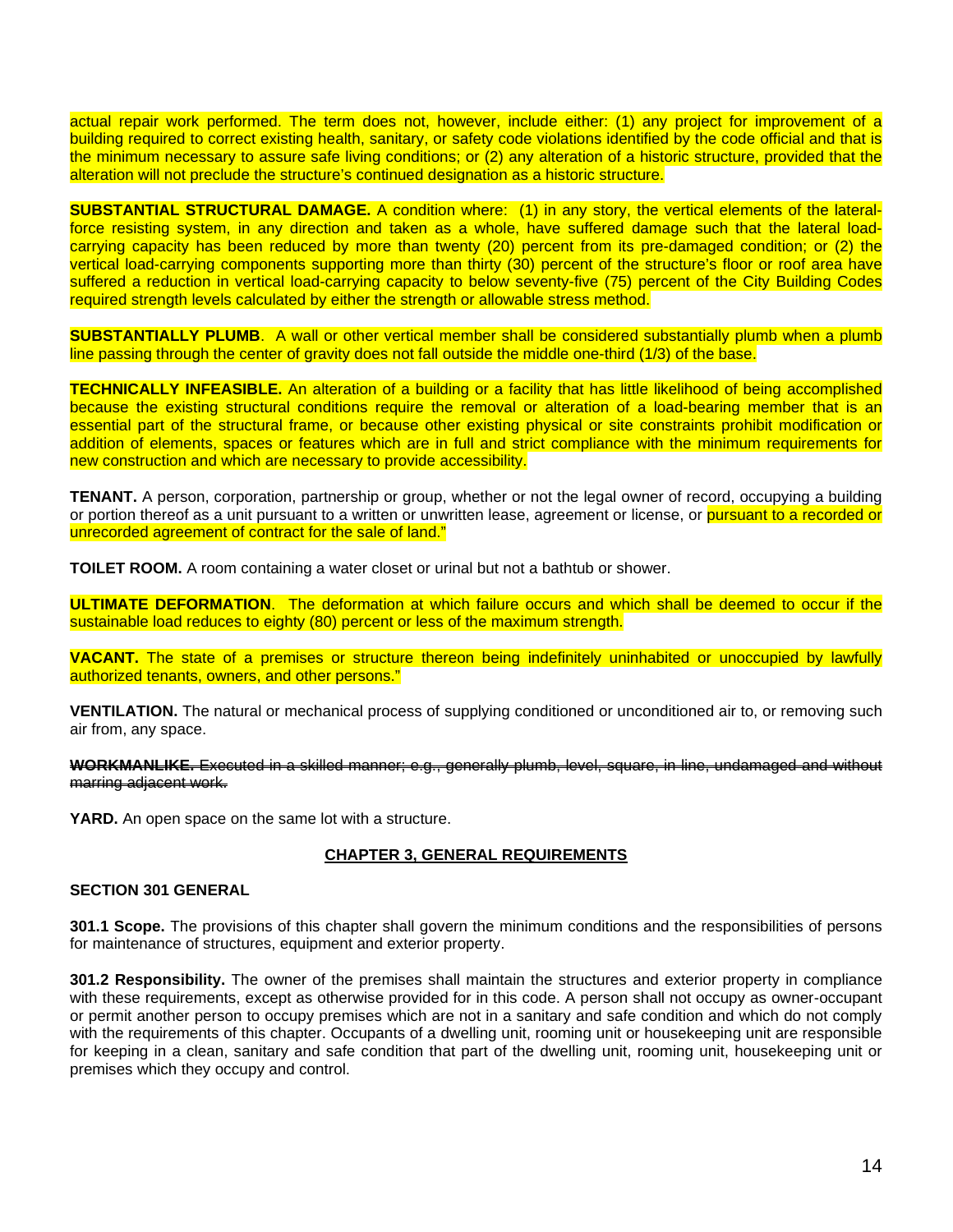**301.3 Vacant structures and land.** All vacant structures and premises thereof or vacant land shall be maintained in a clean, safe, secure and sanitary condition as provided herein so as not to cause a blighting problem or adversely affect the public health or safety.

### **SECTION 302 EXTERIOR PROPERTY AREAS**

**302.1 Sanitation.** All exterior property and premises shall be maintained in a clean, safe and sanitary condition. The occupant shall keep that part of the exterior property which such occupant occupies or controls in a clean and sanitary condition.

**302.2 Grading and drainage**. All premises shall be graded and maintained to prevent the erosion of soil and to prevent the accumulation of stagnant water thereon, or within any structure located thereon. Drainage of paved areas, yards and courts, and other open areas on the premises shall not be discharged in a manner that creates a public nuisance. Abandoned or unprotected excavations shall be considered a nuisance and shall be filled to the original or adjoining site elevation.

**Exception:** Approved retention areas and reservoirs and temporary retention ponds, detention ponds, channels and other water features such as pools, ponds, and similar approved excavations designed for recreational or aesthetic purposes that are maintained in a condition that does not pose a health or safety hazard, or a public nuisance.

**302.3 Sidewalks and driveways.** All sidewalks, walkways, stairs, driveways, parking spaces and similar areas shall be kept in a proper state of repair, and maintained free from hazardous conditions.

**302.4 Weeds.** All premises and exterior property shall be maintained free from weeds or plant growth in excess of (jurisdiction to insert height in inches). All noxious weeds shall be prohibited. Weeds shall be defined as all grasses, annual plants and vegetation, other than trees or shrubs provided; however, this term shall not include cultivated flowers and gardens. Upon failure of the owner or agent having charge of a property to cut and destroy weeds after service of a notice of violation, they shall be subject to prosecution in accordance with Section 106.3 and as prescribed by the authority having jurisdiction. Upon failure to comply with the notice of violation, any duly authorized employee of the jurisdiction or contractor hired by the jurisdiction shall be authorized to enter upon the property in violation and cut and destroy the weeds growing thereon, and the costs of such removal shall be paid by the owner or agent responsible for the property.

**302.5 Infestation**. All structures and exterior property shall be kept free from infestation by rodents, insects, and other vermin. Where any such infestation is found, it shall be promptly remedied by approved extermination or other processes that are not injurious to human health, and adequate measures shall thereafter be undertaken to eliminate harborage and prevent re-infestation. The owner of any building or structure shall be responsible for extermination within the structure prior to renting or leasing such. In a structure containing dwelling unit(s) or in a nonresidential structure, the owner(s) thereof shall be responsible for extermination in the public or shared areas of the structure and exterior premises.

**302.6 Exhaust vents.** Pipes, ducts, conductors, fans or blowers shall not discharge gases, steam, vapor, hot air, grease, smoke, odors or other gaseous or particulate wastes directly upon abutting or adjacent public or private property or that of another tenant.

**302.7 Accessory structures.** All accessory structures, including detached garages, fences and walls, shall be maintained in structurally sound condition.

**302.8 Motor vehicles.** Except as provided for in other regulations, no inoperative or unlicensed motor vehicle shall be parked, kept or stored on any premises, and no vehicle shall at any time be in a state of major disassembly, disrepair, or in the process of being stripped or dismantled. Painting of vehicles is prohibited unless conducted inside an approved spray booth.

**Exception:** A vehicle of any type is permitted to undergo major overhaul, including body work, provided that such work is performed inside a structure or similarly enclosed area designed and approved for such purposes.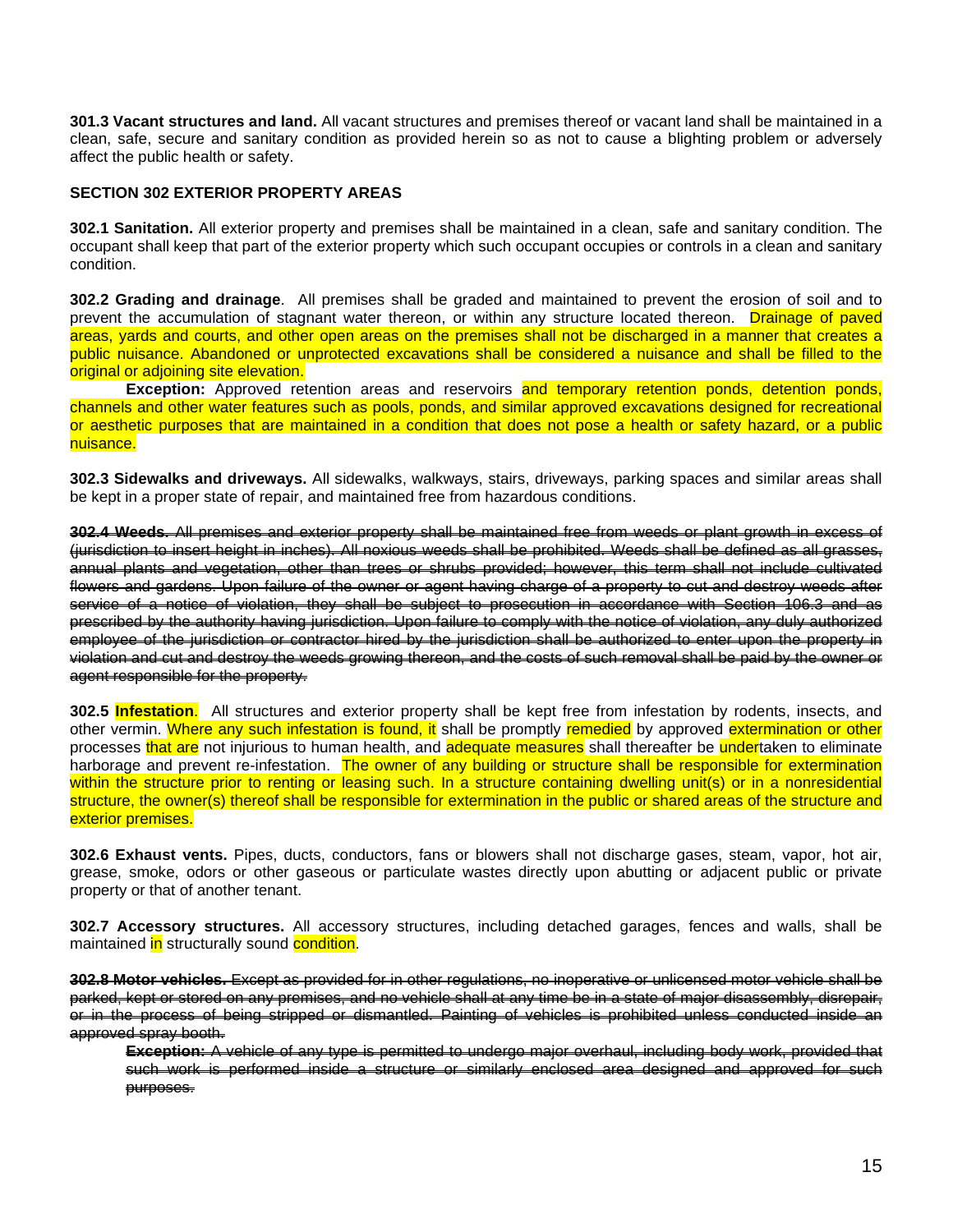**302.9 Defacement of property.** No person shall willfully or wantonly damage, mutilate or deface any exterior surface of any structure or building on any private or public property by placing thereon any marking, carving or graffiti. It shall be the responsibility of the owner to restore said surface to an approved state of maintenance and repair.

## **SECTION 303 SWIMMING POOLS, SPAS AND HOT TUBS**

**303.1 Swimming pools.** Swimming pools shall be maintained in a sanitary and sound condition.

**303.2 Enclosures.** Private swimming pools, hot tubs and spas, containing water more than twenty four (24) inches (610 mm) in depth shall be completely surrounded by a fence or barrier at least forty eight (48) inches (1219 mm) in height above the finished ground level measured on the side of the barrier away from the pool. Gates and doors in such barriers shall be self-closing and self-latching. Where the self-latching device is less than *fifty four* (54) inches (1372 mm) above the bottom of the gate, the release mechanism shall be located on the pool side of the gate. Selfclosing and self-latching gates shall be maintained such that the gate will positively close and latch when released from an open position of six (6) inches (152 mm) from the gatepost. No existing pool enclosure shall be removed, replaced or changed in a manner that reduces its effectiveness as a safety barrier.

**Exception:** Spas or hot tubs with a safety cover that complies with ASTM F 1346 shall be exempt from the provisions of this section.

## **SECTION 304 EXTERIOR STRUCTURE**

**304.1 General.** The exterior of a structure shall be maintained in sound and sanitary condition so as not to pose a threat to the health, safety or welfare of the occupants thereof, the occupants of any adjoining properties, or of the public.

Exterior substandard conditions as described in Appendix A of this code shall be corrected as determined by the code official.

**Exception:** Owner-occupied, detached, single-family dwellings in which no rooms are leased or rented."

**304.2 Protective treatment**. All exterior surfaces, including but not limited to, doors, door and window frames, cornices, porches, trim, balconies and decks shall be maintained in sound condition. Exterior wood surfaces, other than decay-resistant woods, shall be protected from the elements and decay by painting or other protective covering or treatment. Paint or any other coating or treatment that is designed to serve as a protective covering shall be eliminated and surfaces repainted or otherwise treated if the paint or other coating is peeling, flaking or chipped and if the affected area exceeds twenty-five (25) percent of the exterior surface to be protected. All siding and masonry joints as well as those between the building envelope and the perimeter of windows, doors, and skylights shall be sound, weather resistant and capable of preventing the intrusion of water and moisture resulting from normal precipitation into the structural and non-structural interior assemblies. All metal surfaces subject to rust or corrosion shall be coated to inhibit such rust and corrosion and all surfaces with rust or corrosion shall be stabilized and coated to inhibit future rust and corrosion, unless such surfaces are designed for stabilization by oxidation.

**304.3 Premises identification.** Buildings shall have approved address numbers placed in a position to be plainly legible and visible from the street or road fronting the property. These numbers shall contrast with their background. Address numbers shall be Arabic numerals or alphabet letters. Numbers shall be a minimum of four (4) inches (102 mm) high with a minimum stroke width of **one-half** (0.5) inch (12.7 mm).

**304.4 Structural members.** All structural members shall be maintained free from deterioration, and shall be capable of safely supporting the imposed dead and live loads.

**304.5. Foundation walls.** All foundation walls shall be maintained in stable and sound condition, substantially plumb and free from open cracks and breaks and shall be kept in such condition so as to prevent the entry of rodents and other pests.

**304.6 Exterior walls.** All exterior walls shall be free from holes, breaks, and loose or rotting decayed materials; and maintained weatherproof and **adequately** surface-coated where required to prevent deterioration.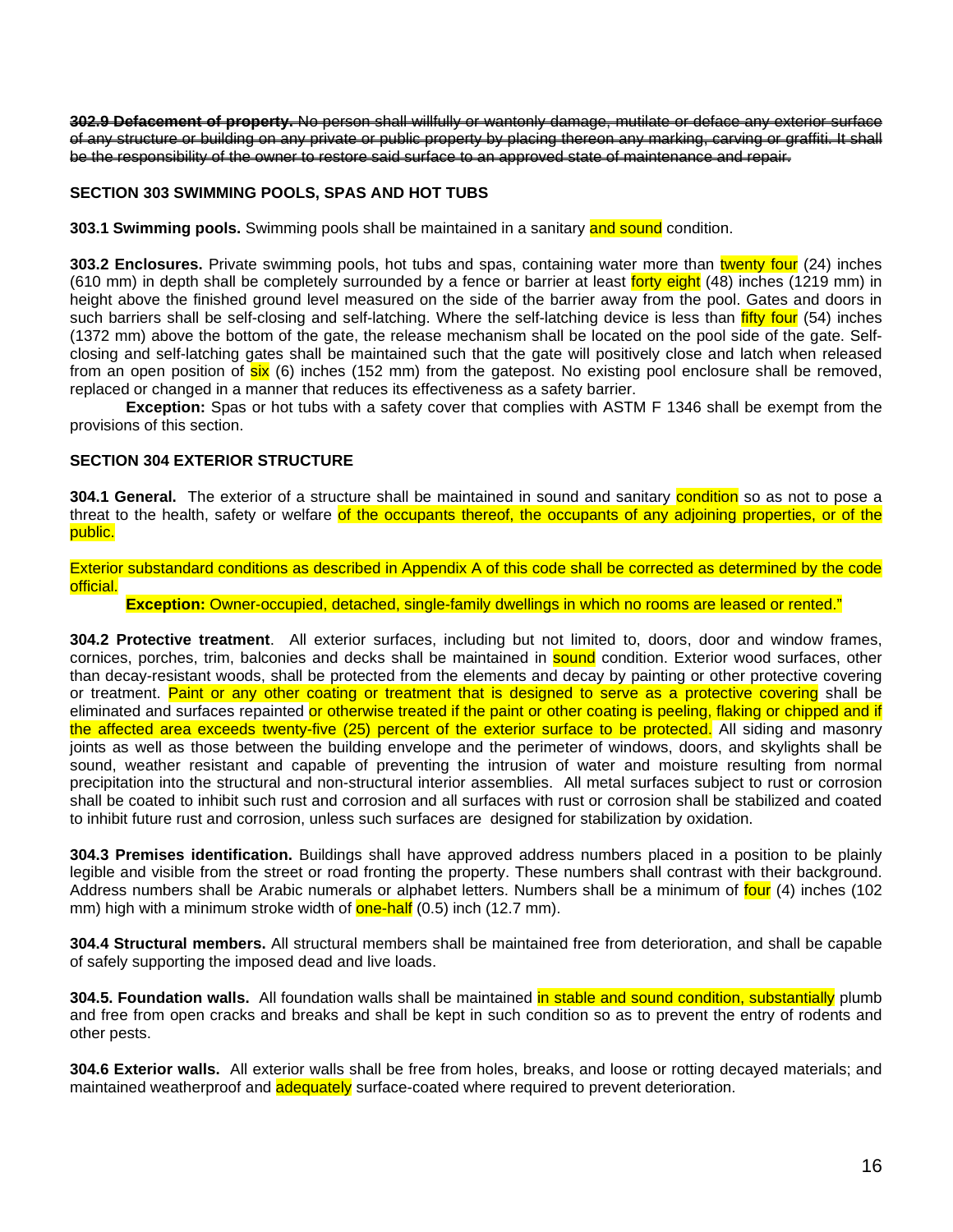**304.7 Roofs and drainage.** The roof and flashing shall be sound, tight and not have defects that admit rain. Roof drainage shall be adequate to prevent dampness or deterioration in the walls or interior portion of the structure. Roof drains, gutters and downspouts shall be maintained in **sound condition** and free from obstructions. Roof water shall not be discharged in a manner that creates a public nuisance.

**304.8 Decorative features.** All cornices, belt courses, corbels, terra cotta trim, wall facings and similar decorative features shall be maintained in **sound condition** with proper anchorage and in a safe condition.

**304.9 Overhand extensions.** All overhand extensions including, but not limited to canopies, marquees, signs, metal awnings, fire escapes, standpipes and exhaust ducts shall be maintained in sound condition and be properly anchored so as to be kept in a sound condition. When required, all exposes surfaces of metal or wood shall be protected from the elements and against decay or rust by periodic application of weather-coating materials, such as paint or similar surface treatment.

**304.10 Stairways, decks, porches and balconies.** Every exterior stairway, deck, porch and balcony, and all appurtenances attached thereto, shall be maintained structurally sound, with proper anchorage and capable of supporting the imposed loads.

**304.11 Chimneys and towers.** All chimneys, cooling towers, smoke stacks, and similar appurtenances shall be maintained structurally safe and in **sound condition**. All exposed surfaces of metal or wood shall be protected from the elements and against decay or rust by periodic application of weather-coating materials, such as paint or similar surface treatment.

**304.12 Handrails and guards.** Every handrail and guard shall be firmly fastened and capable of supporting normally imposed loads and shall be maintained in **sound condition.** 

**304.13 Window, skylight and door frames.** Every window, skylight, door and frame shall be kept in sound condition and weather tight.

**304.14 Insect screens.** During the period from April 1 to November 1, every door, window and other outside opening required for ventilation of habitable rooms, food preparation areas, food service areas or any areas where products to be included or utilized in food for human consumption are processed, manufactured, packaged or stored shall be supplied with approved tightly fitting screens of not less than sixteen (16) mesh per inch (16 mesh per 25 mm), and every screen door used for insect control shall have a self-closing device in sound working condition. Rental housing units shall be provided with screens in sound condition at time of each lease signing or renewal.

**Exception**: Screens shall not be required for owner-occupied dwelling units where no rooms are leased or rented.

**304.15 Doors.** All exterior doors, door assemblies and hardware shall be maintained in sound condition. Locks at all entrances to dwelling units and sleeping units shall tightly secure the door. Locks on means of egress doors shall be in accordance with Section 702.3.

**304.16 Basement hatchways.** Every basement hatchway shall be maintained to prevent the entrance of rodents, rain and surface drainage water.

**304.17 Guards for basement windows.** Every basement window that is openable shall be supplied with rodent shields, storm windows or other approved protection against the entry of rodents.

**304.18 Building security.** Doors, windows or hatchways for dwelling units, room units or housekeeping units shall be provided with devices designed to provide security for the occupants and property within.

**304.18.1 Doors.** Doors providing access to a dwelling unit, rooming unit or housekeeping unit that is rented, leased or let shall be equipped with a deadbolt lock designed to be readily openable from the side from which egress is to be made without the need for keys, special knowledge or effort and shall have a lock throw of not less than one (1) inch (25 mm). Such deadbolt locks shall be installed according to the manufacturer's specifications and maintained in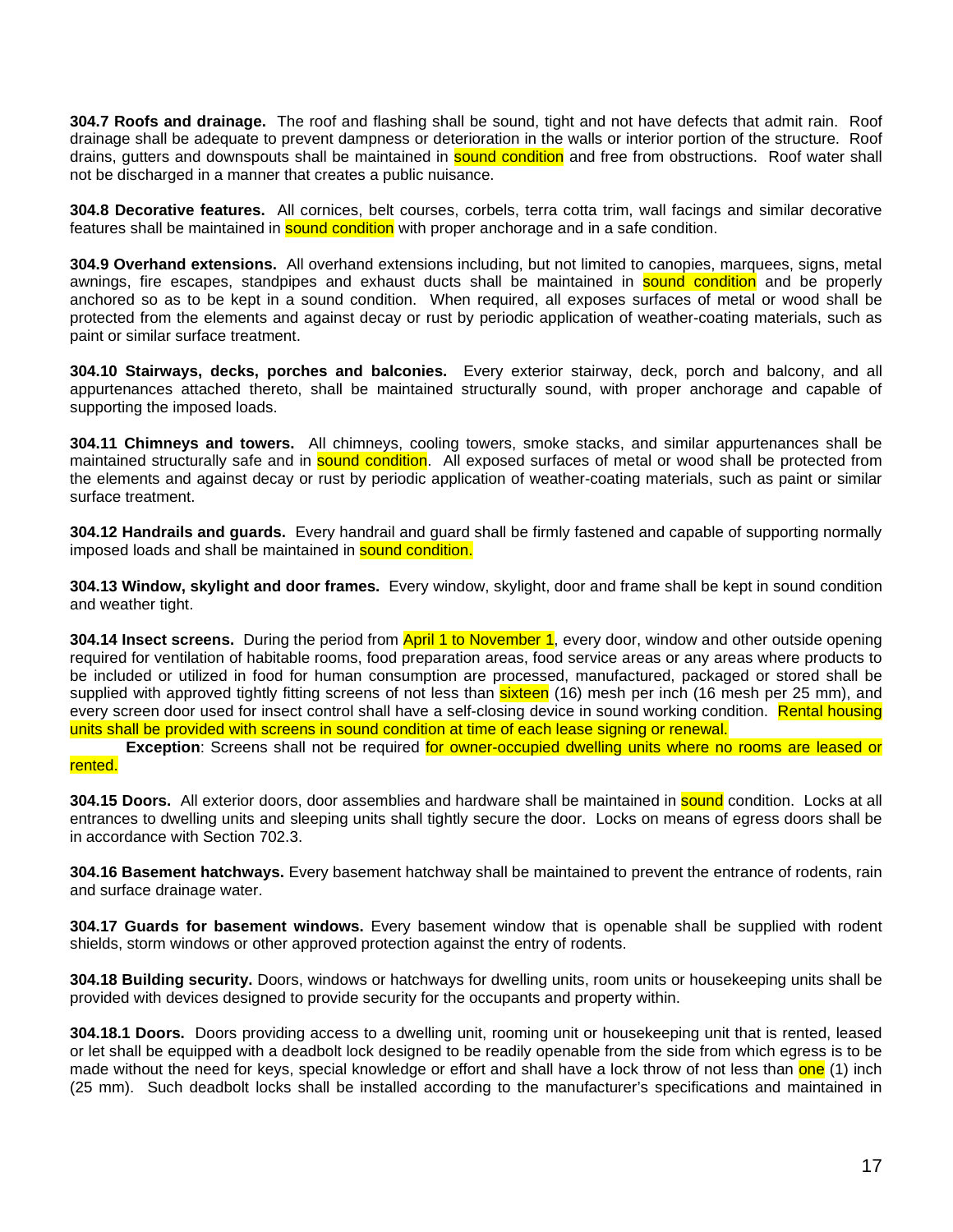sound working order. For the purpose of this section, a sliding bolt shall not be considered an acceptable deadbolt lock.

**304.18.2 Windows.** Operable windows located in whole or in part within six (6) feet (1828 mm) above ground level or a walking surface below that provide access to a dwelling unit, rooming unit or housekeeping unit that is rented, leased or let shall be equipped with a window sash locking device.

**304.18.3 Basement hatchways.** Basement hatchways that provide access to a dwelling unit, rooming unit or housekeeping unit that is rented, leased or let shall be equipped with devices that secure the units from unauthorized entry.

**304.18.4 Area wells**. All area wells, stair wells, light wells and any other bulkhead enclosures attached to any building shall be protected with guards conforming to this section around the entire opening, or be provided with an equivalent barrier, when such wells are located less than thirty six (36) inches (194 mm) from the nearest intended walking surface and are deeper than thirty six (36) inches below the surrounding ground level, creating an opening with a horizontal dimension greater than twenty four (24) inches (610 mm) measured perpendicular from the building, with the side walls of such well having a slope steeper than two (2) horizontal to one (1) vertical.

**Exceptions:**

**1.** The access side of stairways need not be barricaded.

**2.** Area wells provided for emergency escape and rescue windows may be protected with approved grates or covers that are releasable or removable from the inside without the use of a key, tool or force greater than that which is required for normal operation of the escape and rescue opening.

**3.** Covers and grates may be used over stairways and other openings used exclusively for services access or for admitting light or ventilation.

## **SECTION 305 INTERIOR STRUCTURE**

**305.1 General.** The interior of a structure and equipment therein shall be maintained in sound and sanitary condition. Occupants shall keep that part of the structure which they occupy or control in a clean and sanitary condition. Every owner of a structure containing a rooming house, housekeeping units, a hotel a dormitory, two (2) or more dwelling units or two (2) or more nonresidential occupancies, shall maintain, in a clean and sanitary condition, the shared or public areas of the structure and exterior property.

Interior substandard conditions as described in Appendix A of this code shall be corrected as determined by the code official.

**Exception:** Owner-occupied, detached, single-family dwellings in which no rooms are leased or rented."

**305.2 Structural members.** All structural members shall be maintained structurally sound, and be capable of supporting the imposed loads.

**305.3 Interior surfaces.** All interior surfaces, including windows and doors, shall be maintained in **sound** and sanitary condition. Peeling, chipping, flaking or abraded paint that was originally produced and/or applied prior to 1978 shall be repaired, removed or covered in accordance with federal and Colorado standards applicable to lead-based paints. Cracked or loose plaster, decayed wood and other defective surface conditions shall be corrected.

**305.4 Stairs and walking surfaces.** Every stair, ramp, landing, balcony, porch, deck or other walking surface shall be maintained in **sound** condition.

**305.4.1 Public stairways.** Public stairways used for egress routes in areas serving more than one (1) rental dwelling unit or guestroom shall have the following minimum dimensions:

#### **1**. A width of thirty (30) (762 mm) inches;

**2.** Seventy-five (75) (1905 mm) inches of headroom measured vertically from the nose of the tread at tread level to the soffit above;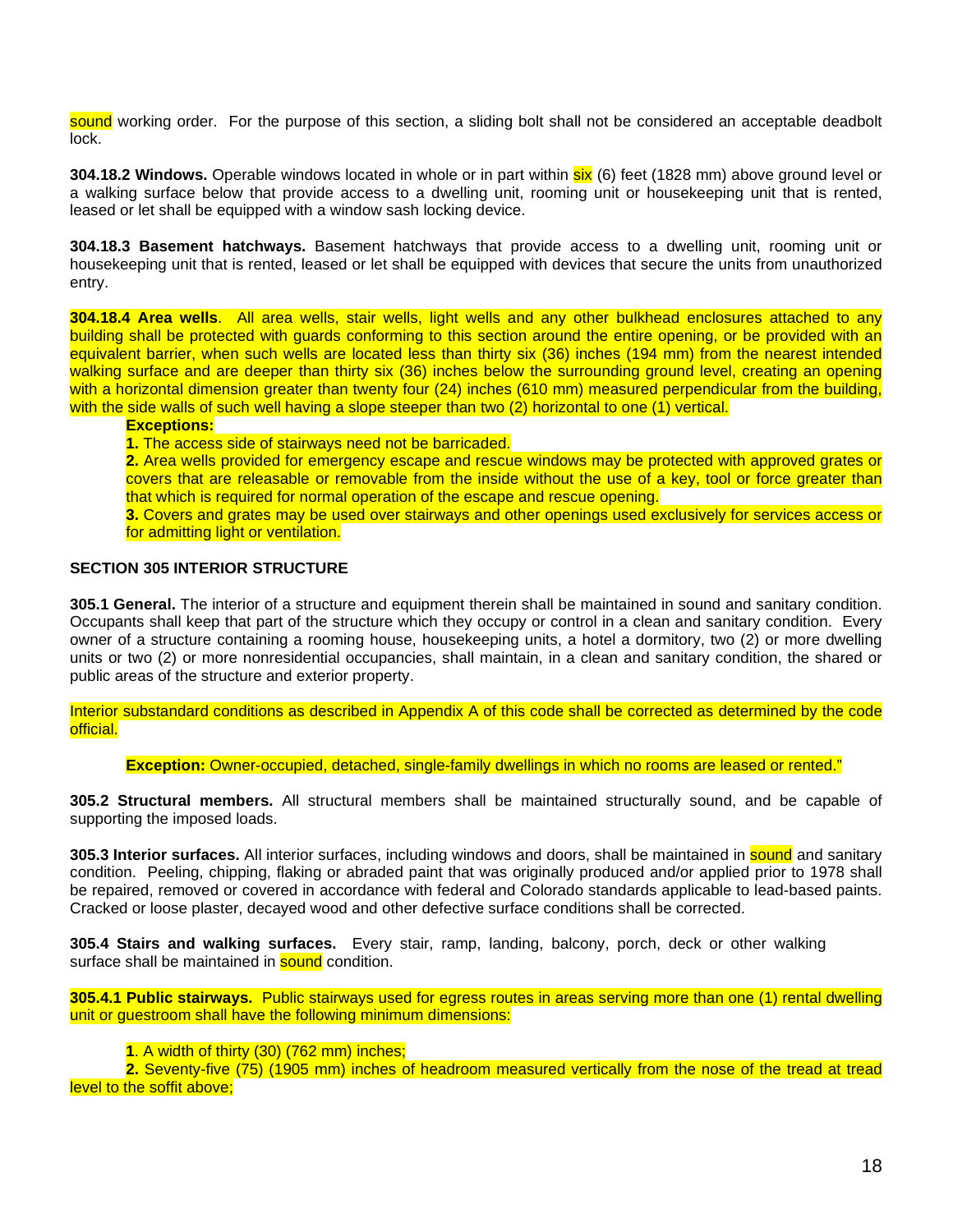# **3.** A rise of steps not exceeding eight (8) (203 mm) inches and a tread not less than nine (9) (229 mm) inches in depth;

**4.** A riser height throughout any one (1) flight of stairs not exceeding the smallest by more than three-eighths (3/8) inch (10 mm).

**305.5 Handrails and guards.** Every handrail and guard shall be firmly fastened and capable of supporting normally imposed loads and shall be maintained in **sound** condition.

**305.6 Interior doors.** Every interior door shall fit reasonably well within its frame and shall be capable of being opened and closed by being properly and securely attached to jambs, headers or tracks as intended by the manufacturer of the attachment hardware.

### **SECTION 306 HANDRAILS AND GUARDRAILS**

**306.1 General.** Every exterior and interior flight of stairs having more than four risers shall have a handrail on one side of the stair and every open portion of a stair, landing, balcony, porch, deck, ramp or other walking surface which is more than thirty (30) inches (762 mm) above the floor or grade below shall have guards. Handrails shall not be less than thirty (30) inches (762 mm) high or more than forty two (42) inches (1067 mm) high measured vertically above the nosing of the tread or above the finished floor of the landing or walking surfaces. Guards shall not be less than thirty (30) inches (762 mm) high above the floor of the landing, balcony, porch, deck, or ramp or other walking surface. **Exception**: Guards shall not be required where exempted by the adopted building code.

**SECTION 307 RUBBISH AND GARBAGE**

**307.1 Accumulation of rubbish or garbage.** All exterior property and premises, and the interior of every structure, shall be free from any accumulation of rubbish or garbage.

**307.2 Disposal of rubbish.** Every occupant of a structure shall dispose of all rubbish in a clean and sanitary manner by placing such rubbish in approved containers.

**307.2.1 Rubbish storage facilities.** The owner of every occupied premises shall supply approved covered containers for rubbish, and the owner of the premises shall be responsible for the removal of rubbish.

**307.2.2 Refrigerators.** Refrigerators and similar equipment not in operation shall not be discarded, abandoned or stored on premises without first removing the doors.

**307.3 Disposal of garbage.** Every occupant of a structure shall dispose of garbage in a clean and sanitary manner by placing such garbage in an approved garbage disposal facility or approved garbage containers.

**307.3.1 Garbage facilities.** The owner of every dwelling shall supply one of the following: an approved mechanical food waste grinder in each dwelling unit; an approved incinerator unit in the structure available to the occupants in each dwelling unit; or an approved leak-proof, covered, outside garbage container.

**307.3.2 Containers.** The operator of every establishment producing garbage shall provide, and at all times cause to be utilized, approved leak-proof containers provided with close-fitting covers for the storage of such materials until removed from the premises for disposal.

#### **SECTION 307 COMPONENT SERVICEABILITY**

**307.1** General. The components of a structure and equipment therein shall be maintained in structurally sound and in a sanitary condition.

Components declared to be substandard as described in Appendix A of this code shall be corrected as determined by the code official.

**Exception**: Owner-occupied, detached, single-family dwellings in which no rooms are leased or rented.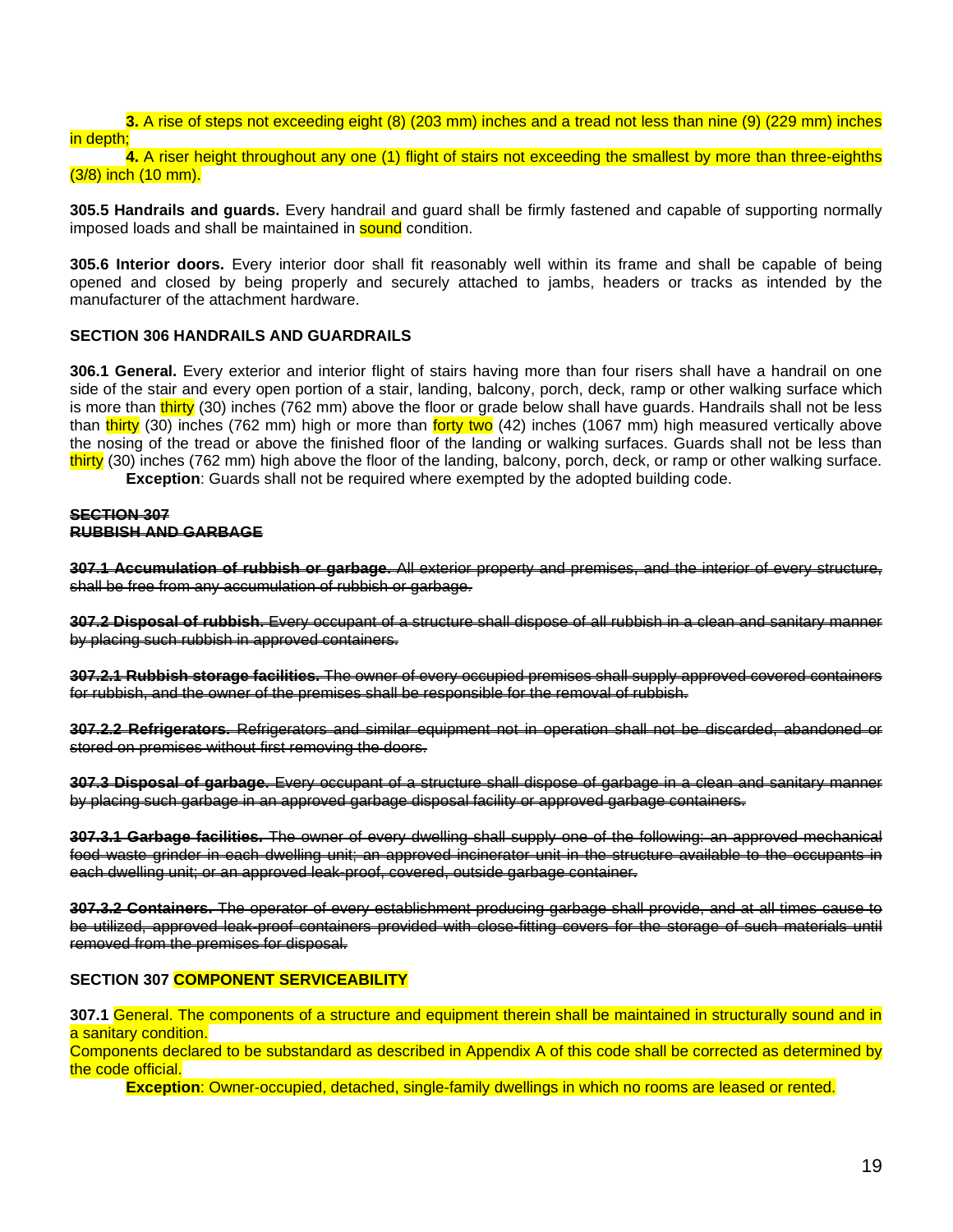## **SECTION 308 EXTERMINATION**

**308.1 Infestation.** All structures shall be kept free from insect and rodent infestation. All structures in which insects or rodents are found shall be promptly exterminated by approved processes that will not be injurious to human health. After extermination, proper precautions shall be taken to prevent re-infestation.

**308.2 Owner.** The owner(s) shall be responsible for extermination in the public or shared areas of the structure and exterior premises.

**308.3 Single occupant.** The occupant of a one-family dwelling or of a single-tenant nonresidential structure shall be responsible for extermination on the premises.

**308.4 Multiple occupancy.** The owner of a structure containing two or more dwelling units, a multiple occupancy, a rooming house or a nonresidential structure shall be responsible for extermination in the public or shared areas of the structure and exterior property. If re-infestation is caused by failure of an occupant to prevent such infestation in the area occupied, the occupant shall be responsible for extermination.

**308.5 Occupant.** The occupant of any structure shall be responsible for the continued rodent and pest-free condition of the structure.

**Exception:** Where the infestations are caused by defects in the structure, the owner shall be responsible for extermination.

#### **CHAPTER 4, LIGHT, VENTILATION AND OCCUPANCY LIMITATIONS**

#### **SECTION 401 GENERAL**

**401.1 Scope.** The provisions of this chapter shall govern the minimum conditions and standards for light, ventilation and space for occupying a structure.

**401.2 Responsibility.** The owner of the structure shall provide and maintain light, ventilation and space conditions in compliance with these requirements. A person shall not occupy as owner-occupant, or permit another person to occupy, any premises that do not comply with the requirements of this chapter.

**401.3 Alternative devices.** In lieu of the means for natural light and ventilation herein prescribed, artificial light or mechanical ventilation complying with the *International Building Code* shall be permitted.

#### **SECTION 402 LIGHT**

**402.1 Habitable spaces:** Every habitable space shall have at least one window of approved size facing directly to the outdoors or to a court. The minimum total glazed area for every habitable space shall be eight percent (8 %) of the floor area of such room. Wherever walls or other portions of a structure face a window of any room and such obstructions are located less than three (3) feet (914 mm) from the window and extend to a level above that of the ceiling of the room, such window shall not be deemed to face directly to the outdoors nor to a court and shall not be included as contributing to the required minimum total window area for the room.

**Exception:** Where natural light for rooms or spaces without exterior glazing areas is provided through an adjoining room, the unobstructed opening to the adjoining room shall be at least eight percent (8 %) of the floor area of the interior room or space, but not less than twenty five (25) square feet (2.33 m2). The exterior glazing area shall be based on the total floor area being served."

**402.2 Common halls and stairways.** Every common hall and stairway in residential occupancies, other than in oneand two-family dwellings, shall be lighted at all times with at least a **sixty -watt** (60w) standard incandescent light bulb for each two hundred (200) square feet (19 m2) of floor area or equivalent illumination, provided that the spacing between lights shall not be greater than thirty (30) feet (9144 mm). In other than residential occupancies, means of egress, including exterior means of egress, stairways shall be illuminated at all times the building space served by the means of egress is occupied with a minimum of one (1) footcandle (11 lux) at floors, landings and treads.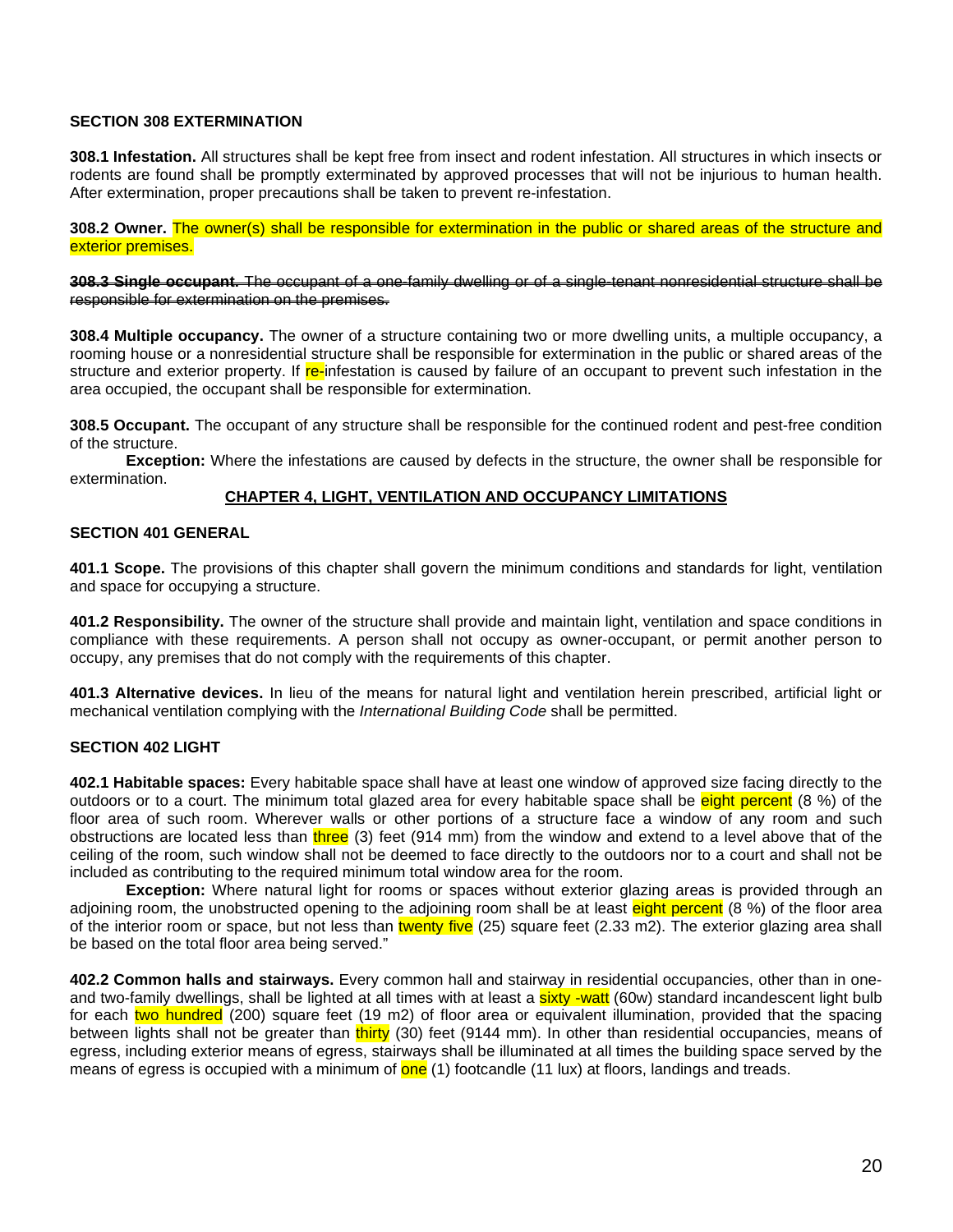**402.3 Other spaces.** All other spaces shall be provided with natural or artificial light sufficient to permit the maintenance of sanitary conditions, and the safe occupancy of the space and utilization of the appliances, equipment and fixtures.

## **SECTION 403 VENTILATION**

**403.1 Habitable spaces.** Every habitable space shall have at least one openable window. The total openable area of the window in every room shall be equal to at least forty-five (45) percent of the minimum glazed area required in Section 402.1. Each window must open directly onto a street or public alley or a yard or court located on the same lot as the building.

### **Exceptions:**

**1.** Where rooms and spaces without openings to the outdoors are ventilated through an adjoining room, the unobstructed opening to the adjoining room shall be at least eight (8) percent of the floor area of the interior room or space, but not less than twenty-five (25) square feet (2.33 m2). The ventilation openings to the outdoors shall be based on a total floor area being ventilated.

**2.** Required windows may open into a roofed porch where the porch abuts a street, yard or court; has a ceiling height of not less than seven (7) feet (2134 mm); and has the longer side at least sixty-five (65) percent open and unobstructed."

**403.2 Bathrooms and toilet rooms.** Every bathroom and toilet room shall comply with the ventilation requirements for habitable spaces as required by Section 403.1, except that a window shall not be required in such spaces equipped with a mechanical ventilation system. Air exhausted by a mechanical ventilation system from a bathroom or toilet room shall discharge to the outdoors and shall not be re-circulated.

**403.3 Cooking facilities.** Unless approved through the certificate of occupancy, cooking shall not be permitted in any rooming unit or dormitory unit, and a cooking facility or appliance shall not be permitted to be present in the rooming unit or dormitory unit.

#### **Exceptions:**

- **1.** Where specifically approved in writing by the code official.
- **2.** Devices such as coffee pots and microwave ovens shall not be considered cooking appliances.

**403.4 Process ventilation.** Where injurious, toxic, irritating or noxious fumes, gases, dusts or mists are generated, a local exhaust ventilation system shall be provided to remove the contaminating agent at the source. Air shall be exhausted to the exterior and not be re-circulated to any space.

**403.5 Clothes dryer exhaust.** Clothes dryer exhaust systems shall be independent of all other systems and shall be exhausted in accordance with the manufacturer's instructions.

## **SECTION 404 OCCUPANCY LIMITATIONS STANDARDS**

**404.1 Privacy.** Dwelling units, hotel units, housekeeping units, rooming units and dormitory units shall be arranged to provide privacy and be separate from other adjoining spaces.

**404.2 Minimum room widths.** A habitable room, other than a kitchen, shall not be less than 7 feet (2134 mm) in any plan dimension. Kitchens shall have a clear passageway of not less than 3 feet (914 mm) between counter fronts and appliances or counter fronts and walls.

**404.3 Minimum ceiling heights.** Habitable spaces, hallways, corridors, laundry areas, bathrooms, toilet rooms and habitable basement areas shall have a clear ceiling height of not less than 7 feet (2134 mm).

#### **Exceptions:**

1. In one- and two-family dwellings, beams or girders spaced not less than 4 feet (1219 mm) on center and projecting not more than 6 inches (152 mm) below the required ceiling height.

2. Basement rooms in one- and two-family dwellings occupied exclusively for laundry, study or recreation purposes, having a ceiling height of not less than 6 feet 8 inches (2033 mm) with not less than 6 feet 4 inches (1932 mm) of clear height under beams, girders, ducts and similar obstructions.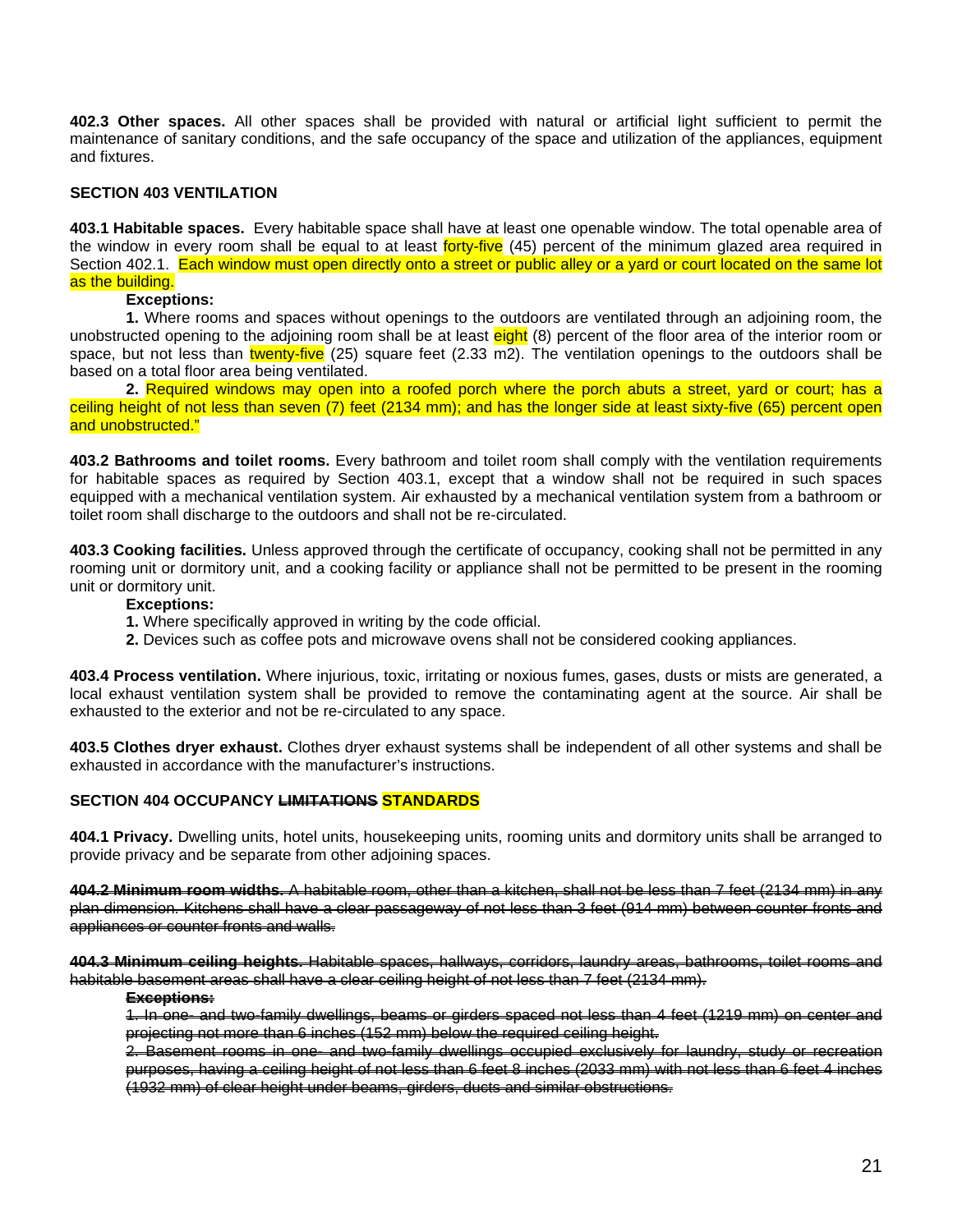3. Rooms occupied exclusively for sleeping, study or similar purposes and having a sloped ceiling over all or part of the room, with a clear ceiling height of at least 7 feet (2134 mm) over not less than one-third of the required minimum floor area. In calculating the floor area of such rooms, only those portions of the floor area with a clear ceiling height of 5 feet (1524 mm) or more shall be included.

**404.4 Bedroom and living room requirements.** Every bedroom and living room shall comply with the requirements of Sections 404.4.1 through 404.4.5.

**404.4.1 Room area.** Every living room shall contain at least 120 square feet (11.2m2) and every bedroom shall contain at least 70 square feet (6.5 m2).

**404.4.2 Access from bedrooms.** Bedrooms shall not constitute the only means of access to other bedrooms or habitable spaces and shall not serve as the only means of egress from other habitable spaces.

**Exception:** Units that contain fewer than two (2) bedrooms.

**404.4.3 Water closet accessibility.** Every bedroom shall have access to at least one (1) water closet and one (1) lavatory without passing through another bedroom.

**404.4.4 Prohibited occupancy.** Kitchens and nonhabitable spaces shall not be used for sleeping purposes.

**404.4.5 Other requirements.** Bedrooms shall comply with the applicable provisions of this code including, but not limited to, the light, ventilation, room area, ceiling height and room width requirements of this chapter; the plumbing facilities and water-heating facilities requirements of Chapter 5; the heating facilities and electrical receptacle requirements of Chapter 6; and the smoke detector and emergency escape requirements of Chapter 7.

**404.5 Overcrowding.** The number of persons occupying a dwelling unit shall not create conditions that, in the opinion of the code official, endanger the life, health, safety or welfare of the occupants.

**404.6 Efficiency unit.** Nothing in this section shall prohibit an efficiency living unit from meeting the following requirements:

1. A unit occupied by not more than two occupants shall have a clear floor area of not less than 220 square feet (20.4 m2). A unit occupied by three occupants shall have a clear floor area of not less than 320 square feet (29.7 m2). These required areas shall be exclusive of the areas required by Items 2 and 3.

2. The unit shall be provided with a kitchen sink, cooking appliance and refrigeration facilities, each having a clear working space of not less than 30 inches (762 mm) in front. Light and ventilation conforming to this code shall be provided.

3. The unit shall be provided with a separate bathroom containing a water closet, lavatory and bathtub or shower. 4. The maximum number of occupants shall be three.

**404.7 Food preparation.** All spaces to be occupied for food preparation purposes shall contain suitable space and equipment to store, prepare and serve foods in a sanitary manner. There shall be adequate facilities and services for the sanitary disposal of food wastes and refuse, including facilities for temporary storage.

#### **CHAPTER 5, PLUMBING FACILITIES AND FIXTURE REQUIREMENTS**

### **SECTION 501 GENERAL**

**501.1 Scope.** The provisions of this chapter shall govern the minimum plumbing systems, facilities and plumbing fixtures to be provided.

**501.2 Responsibility.** The owner of the structure shall provide and maintain such plumbing facilities and plumbing fixtures in compliance with these requirements. A person shall not occupy as owner-occupant or permit another person to occupy any structure or premises which does not comply with the requirements of this chapter.

## **SECTION 502 REQUIRED FACILITIES**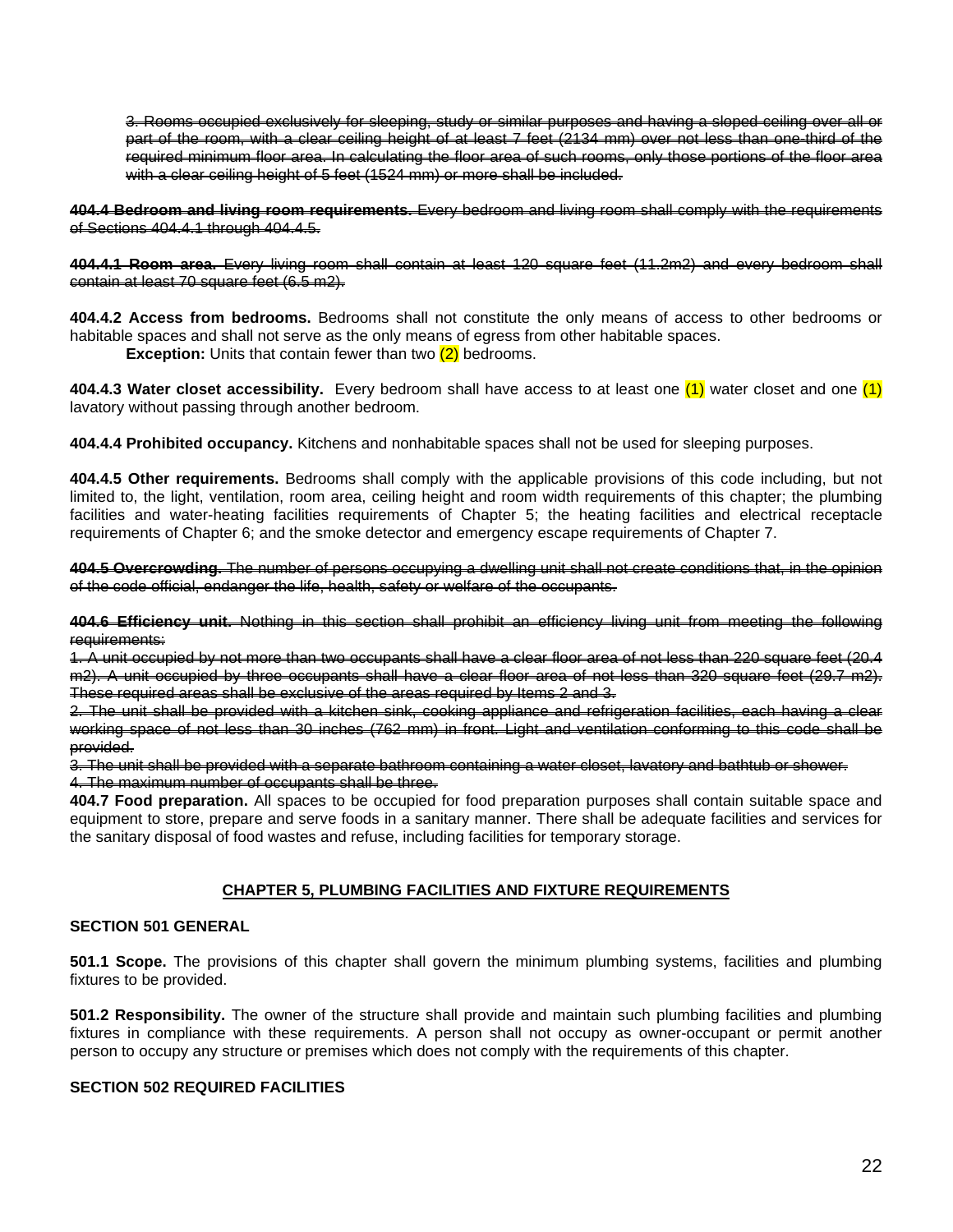**502.1 Dwelling units.** Every dwelling unit shall contain its own approved bathtub or shower, lavatory, water closet and kitchen sink which shall be maintained in a sanitary, safe working condition. The lavatory shall be placed in the same room as the water closet or located in close proximity to the door leading directly into the room in which such water closet is located. A kitchen sink shall not be used as a substitute for the required lavatory.

**502.2 Rooming houses.** At least one water closet, lavatory and bathtub or shower shall be supplied for each four rooming units.

**502.3 Hotels.** Where private water closets, lavatories and baths are not provided, one water closet, one lavatory and one bathtub or shower having access from a public hallway shall be provided for each ten occupants.

**502.4 Employees' facilities.** A minimum of one water closet, one lavatory and one drinking facility shall be available to employees.

**502.4.1 Drinking facilities.** Drinking facilities shall be a drinking fountain, water cooler, bottled water cooler or disposable cups next to a sink or water dispenser. Drinking facilities shall not be located in toilet rooms or bathrooms.

### **SECTION 503 TOILET ROOMS**

**503.1 Privacy.** Toilet rooms and bathrooms shall provide privacy and shall not constitute the only passageway to a hall or other space, or to the exterior. A door and interior locking device shall be provided for all common or shared bathrooms and toilet rooms in a multiple dwelling.

**503.2 Location.** Toilet rooms and bathrooms serving hotel units, rooming units or dormitory units or housekeeping units, shall have access by traversing not more than one flight of stairs and shall have access from a common hall or passageway.

**503.3 Location of employee toilet facilities.** Toilet facilities shall have access from within the employees' working area. The required toilet facilities shall be located not more than one story above or below the employees' working area and the path of travel to such facilities shall not exceed a distance of five hundred (500) feet (152 m). Employee facilities shall either be separate facilities or combined employee and public facilities.

**Exception:** Facilities that are required for employees in storage structures or kiosks, which are located in adjacent structures under the same ownership, lease or control, shall not exceed a travel distance of *five hundred* (500) feet (152 m) from the employees' regular working area to the facilities."

**503.4 Floor surface.** In other than dwelling units, every toilet room floor shall be maintained to be a smooth, hard, nonabsorbent surface to permit such floor to be easily kept in a clean and sanitary condition.

#### **SECTION 504 PLUMBING SYSTEMS AND FIXTURES**

**504.1 General.** All plumbing fixtures shall be properly installed and maintained in working order, and shall be kept free from obstructions, leaks and defects and be capable of performing the function for which such plumbing fixtures are designed. All plumbing fixtures shall be maintained in a safe, sanitary and functional condition.

**504.2 Fixture clearances.** Plumbing fixtures shall have adequate clearances for usage and cleaning.

**504.3 Plumbing system hazards.** Where it is found that a plumbing system in a structure constitutes a hazard to the occupants or the structure by reason of inadequate service, inadequate venting, cross connection, back-siphonage, improper installation, deterioration or damage or for similar reasons, the code official shall require the defects to be corrected to eliminate the hazard.

### **SECTION 505 WATER SYSTEM**

**505.1 General.** Every sink, lavatory, bathtub or shower, drinking fountain, water closet or other plumbing fixture shall be properly connected to either a public water system or to an approved private water system. All kitchen sinks,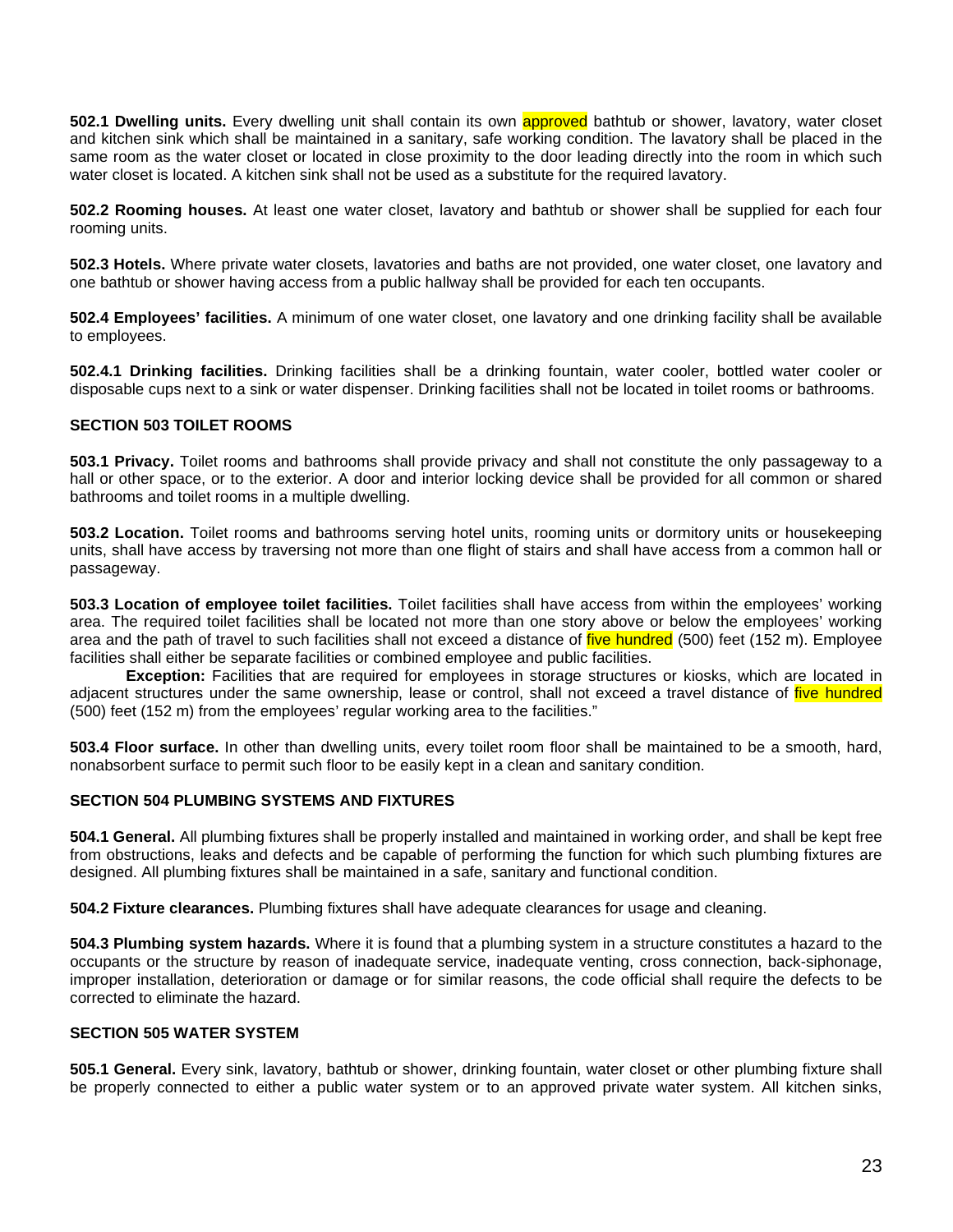lavatories, laundry facilities, bathtubs and showers shall be supplied with hot or tempered and cold running water in accordance with the *International Plumbing Code*.

**505.2 Contamination.** The water supply shall be maintained free from contamination, and all water inlets for plumbing fixtures shall be located above the flood-level rim of the fixture. Shampoo basin faucets, janitor sink faucets and other hose bibs or faucets to which hoses are attached and left in place, shall be protected by an approved atmospheric-type vacuum breaker or an approved permanently attached hose connection vacuum breaker.

**505.3 Supply.** The water supply system shall be installed and maintained to provide a supply of water to plumbing fixtures, devices and appurtenances in sufficient volume and at pressures adequate to enable the fixtures to function properly, safely, and free from defects and leaks.

**505.4 Water heating facilities.** Water heating facilities shall be properly installed, maintained and capable of providing an adequate amount of water to be drawn at every required sink, lavatory, bathtub, shower and laundry facility at a temperature of not less than one hundred ten degrees Fahrenheit (110°F) (43°C). A gas-burning water heater shall not be located in any bathroom, toilet room, bedroom or other occupied room normally kept closed, unless adequate combustion air is provided. An approved combination temperature and pressure-relief valve and relief valve discharge pipe shall be properly installed and maintained on water heaters.

## **SECTION 506 SANITARY DRAINAGE SYSTEM**

**506.1 General.** All plumbing fixtures shall be properly connected to either a public sewer system or to an approved private sewage disposal system.

**506.2 Maintenance.** Every plumbing stack, vent, waste and sewer line shall function properly and be kept free from obstructions, leaks and defects.

### **SECTION 507 STORM DRAINAGE**

**507.1 General.** Drainage of roofs and paved areas, yards and courts, and other open areas on the premises shall not be discharged in a manner that creates a public nuisance.

## **CHAPTER 6, MECHANICAL AND ELECTRICAL REQUIREMENTS**

### **SECTION 601 GENERAL**

**601.1 Scope.** The provisions of this chapter shall govern the minimum mechanical and electrical facilities and equipment to be provided.

**601.2 Responsibility.** The owner of the structure shall provide and maintain mechanical and electrical facilities and equipment in compliance with these requirements. A person shall not occupy as owner-occupant or permit another person to occupy any premises which does not comply with the requirements of this chapter.

### **SECTION 602 HEATING FACILITIES**

**602.1 Facilities required.** Heating facilities shall be provided in structures as required by this section.

**602.2 Residential occupancies.** Dwellings shall be provided with heating facilities capable of maintaining a room temperature of 68FF (20FC) in all habitable rooms, bathrooms and toilet rooms based on the winter outdoor design temperature for the locality indicated in Appendix D of the *International Plumbing Code*. Cooking appliances shall not be used to provide space heating to meet the requirements of this section.

**Exception:** In areas where the average monthly temperature is above 30°F (-1°C), a minimum temperature of 65°F (18°C) shall be maintained.

**602.3 Heat supply.** Every owner and operator of any building who rents, leases or lets one or more dwelling units or sleeping units on terms, either expressed or implied, to furnish heat to the occupants thereof shall supply heat during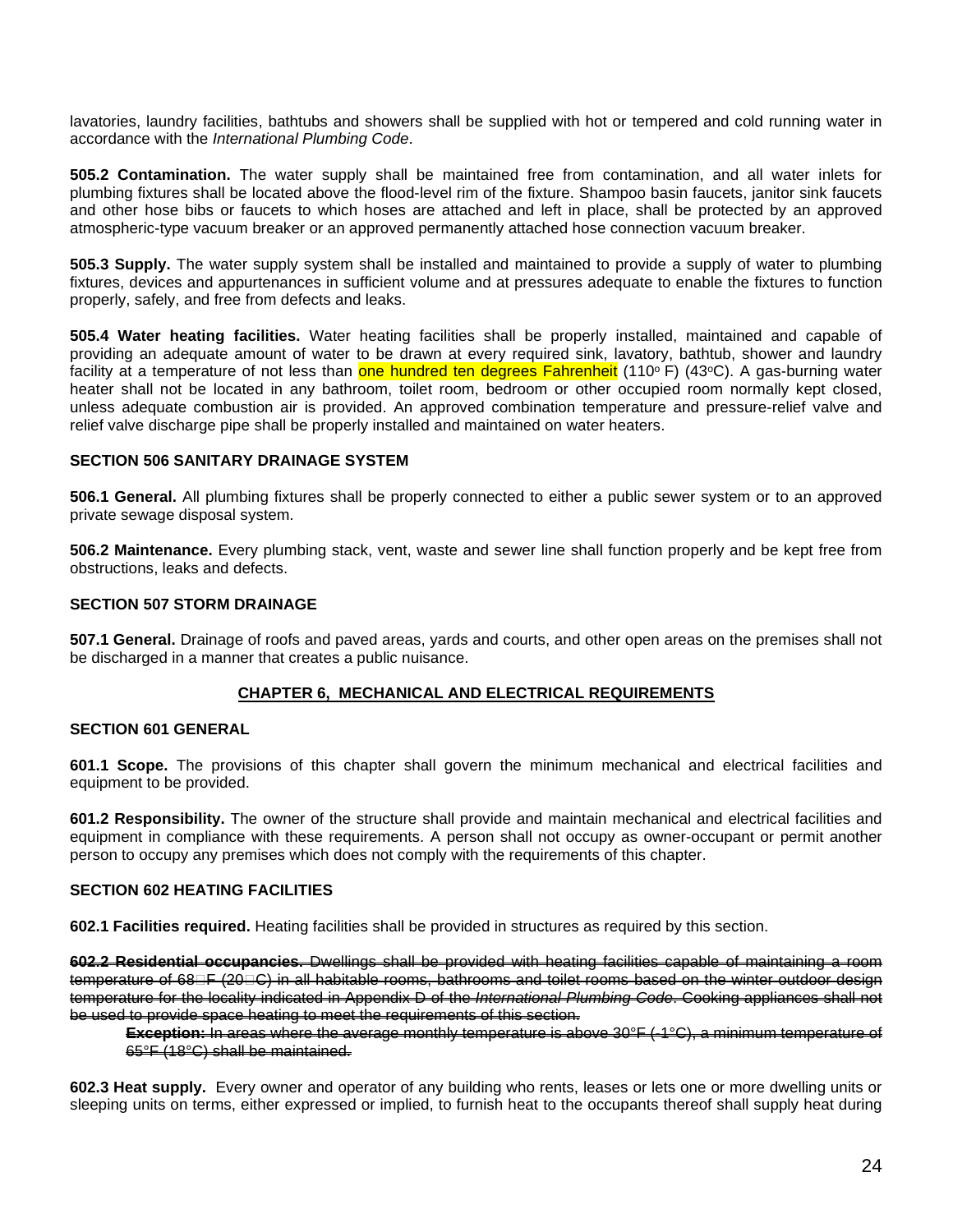the period from September 15 to May 15 to maintain a temperature of not less than sixty-eight degrees Fahrenheit (68°F) (20°C) in all habitable rooms, bathrooms, and toilet rooms.

**Exception:** When the outdoor temperature is below the winter outdoor design temperature of four degrees Fahrenheit (4̊F), maintenance of the minimum room temperature shall not be required provided that the heating system is operating at its full design capacity.

**602.4 Occupiable work spaces.** Indoor occupiable work spaces shall be supplied with heat during the period from IDATEI to IDATEI to maintain a temperature of not less than 65⊟F (18⊟C) during the period the spaces are occupied. **Exceptions:**

1. Processing, storage and operation areas that require cooling or special temperature conditions.

2. Areas in which persons are primarily engaged in vigorous physical activities.

**602.5 Room temperature measurement.** The required room temperatures shall be measured 3 feet (914 mm) above the floor near the center of the room and 2 feet (610 mm) inward from the center of each exterior wall.

### **SECTION 603 MECHANICAL EQUIPMENT**

**603.1 Mechanical appliances.** All mechanical appliances, fireplaces, solid fuel-burning appliances, cooking appliances and water heating appliances shall be properly installed and maintained in a safe working condition, and shall be capable of performing the intended function.

**603.1.1 Solid Fuel Appliances and Fireplaces**. No solid fuel appliances or fireplaces shall be located in any sleeping room unless; (1) permanent combustion air from the exterior or from spaces connecting directly with the exterior is provided and is adequate to ensure proper combustion and chimney operation; and (2) the total area of such openings is at least one-half (½) of the cross-sectional area of the chimney serving the appliance or fireplace.

**603.2 Removal of combustion products.** All fuel-burning equipment and appliances shall be connected to an approved chimney or vent.

**Exception:** Fuel-gas cooking appliances installed in accordance with applicable international codes adopted by the City."

**603.3 Clearances.** All required clearances to combustible materials shall be maintained.

**603.4 Safety controls.** All safety controls for fuel-burning equipment shall be maintained in effective operation.

**603.4.1 Rental dwelling units.** All mechanical equipment within any rental dwelling unit and guestroom shall be of an approved type for the location and all gas or liquid fuel-burning equipment shall have an approved automatic safety fuel shutoff, an accessible manual fuel shutoff valve, a listed appliance fuel connector, and a vent as specified in the International Mechanical Code and International Fuel-Gas Code as adopted in City Code Section 5-106.

**603.5 Combustion air.** A supply of air for complete combustion of the fuel and for ventilation of the space containing the fuel-burning equipment shall be provided for the fuel-burning equipment.

**603.5.1 Liquid or gas fuel-burning appliances**. A gas or liquid fuel-burning appliance shall not be located in any bedroom or bathroom of a rental dwelling unit or in any other confined space that has access only through such room or space unless the appliance is of an approved direct-vent type. Gas cooking appliances shall not be used for space heating of any portion of a dwelling or questroom.

**603.6 Energy conservation devices.** Devices intended to reduce fuel consumption by attachment to a fuel-burning appliance, to the fuel supply line thereto, or to the vent outlet or vent piping there from, shall not be installed unless labeled for such purpose and the installation is specifically approved.

**603.7 Portable fuel appliances.** Portable fuel burning appliances are prohibited.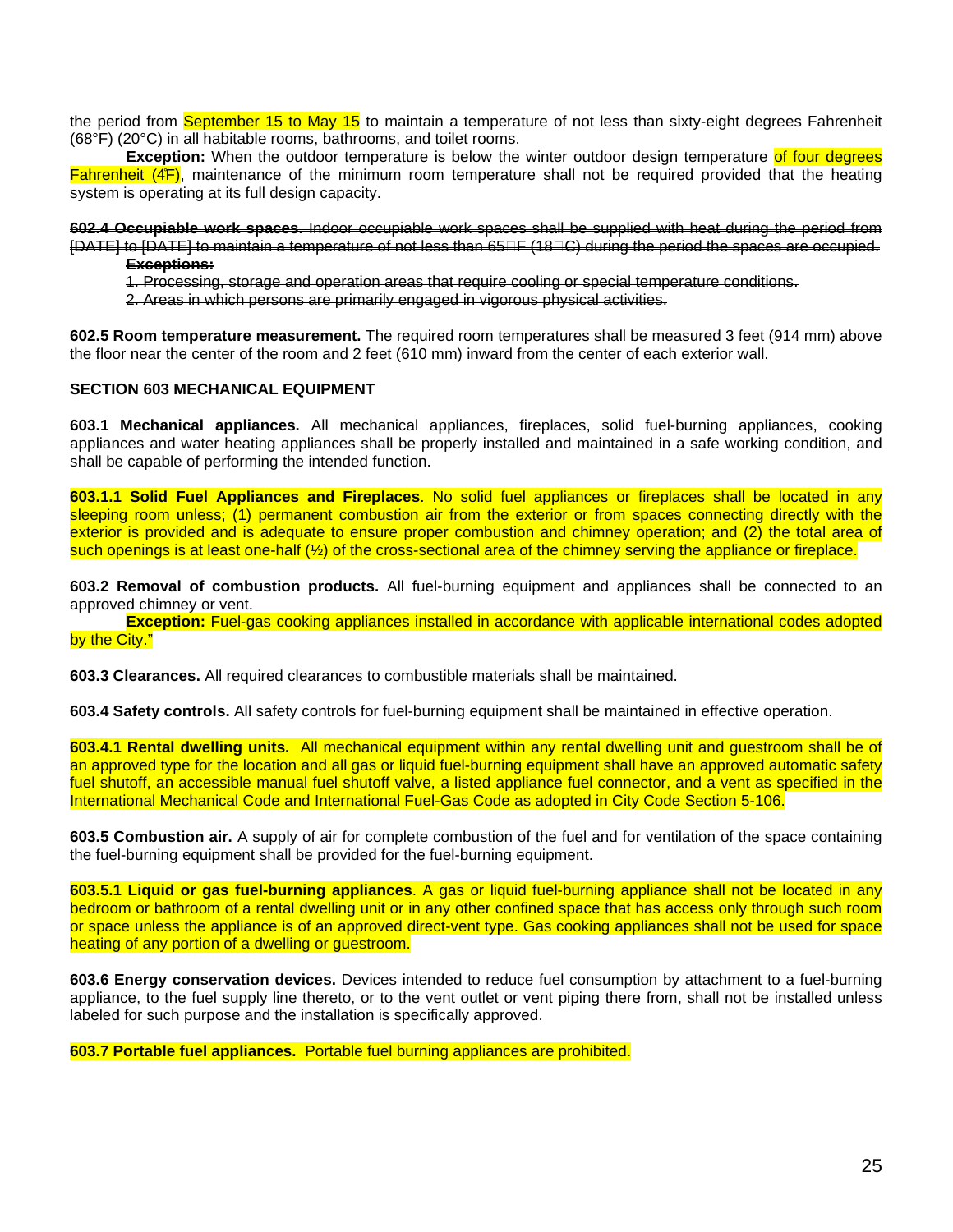**603.8 Carbon monoxide alarms.** Every rental housing unit containing fuel-burning appliances(s) or constructed with an attached garage shall be provided with an approved carbon monoxide alarm maintained in sound operational condition.

## **SECTION 604 ELECTRICAL FACILITIES**

**604.1 Facilities required.** Every occupied building shall be provided with an electrical system in compliance with the requirements of this section and Section 605.

**604.2 Service.** The size and usage of appliances and equipment shall serve as a basis for determining the need for additional facilities in accordance with the *National Electrical Code*. Dwelling units shall be served by a three-wire, 120/240 volt, single-phase electrical service having a rating of not less than **sixty** (60) amperes.

**604.3 Electrical system hazards.** Where it is found that the electrical system in a structure constitutes a hazard to the occupants or the structure by reason of inadequate service, improper fusing, insufficient receptacle and lighting outlets, improper wiring or installation, deterioration or damage, or for similar reasons, the code official shall require the defects to be corrected to eliminate the hazard.

## **SECTION 605 ELECTRICAL EQUIPMENT**

**605.1 Installation.** All electrical equipment, wiring and appliances shall be properly installed and maintained in a safe and approved manner.

**605.2 Receptacles.** Every habitable space in a dwelling shall contain at least two (2) separate and remote receptacle outlets. Every laundry area shall contain at least one (1) grounded-type receptacle or a receptacle with a ground fault circuit interrupter. Every bathroom shall contain at least one  $(1)$  receptacle with a ground fault circuit interrupter. Any new bathroom receptacle outlet shall have ground fault circuit interrupter protection. Receptacle outlets installed in kitchens, garages, unfinished basements and exterior locations shall have ground fault circuit interrupters.

**605.3 Luminaires.** Every public hall, interior stairway, toilet room, kitchen, bathroom, laundry room, boiler room and furnace room shall contain at least one (1) electric luminaire.

**605.4 Extension cords**. All extension cords which have been installed in any rental dwelling unit by being wired directly to permanent wiring or in inside walls, through floors, under carpets, attached to trim or walls and by similar methods shall be eliminated, and permanent outlets shall be installed to provide necessary electrical supply.

**605.5 Circuits.** Each branch circuit, feeder, appliance and sub-panel shall have overcurrent protection not exceeding its rating.

#### **SECTION 606 ELEVATORS, ESCALATORS AND DUMBWAITERS**

**606.1 General.** Elevators, dumbwaiters and escalators shall be maintained in compliance with ASME A17.1. The most current certification of inspection shall be on display at all times within the elevator or attached to the escalator or dumbwaiter, or the certificate shall be available for public inspection in the office of the building operator. The inspection and tests shall be performed at not less than the periodical intervals listed in ASME A17.1, as specified by the State of Colorado.

**606.2 Elevators.** In buildings equipped with passenger elevators, at least one elevator shall be maintained in operation at all times when the building is occupied.

**Exception:** Buildings equipped with only (1) one elevator shall be permitted to have the elevator temporarily out of service for testing or servicing.

#### **SECTION 607 DUCT SYSTEMS**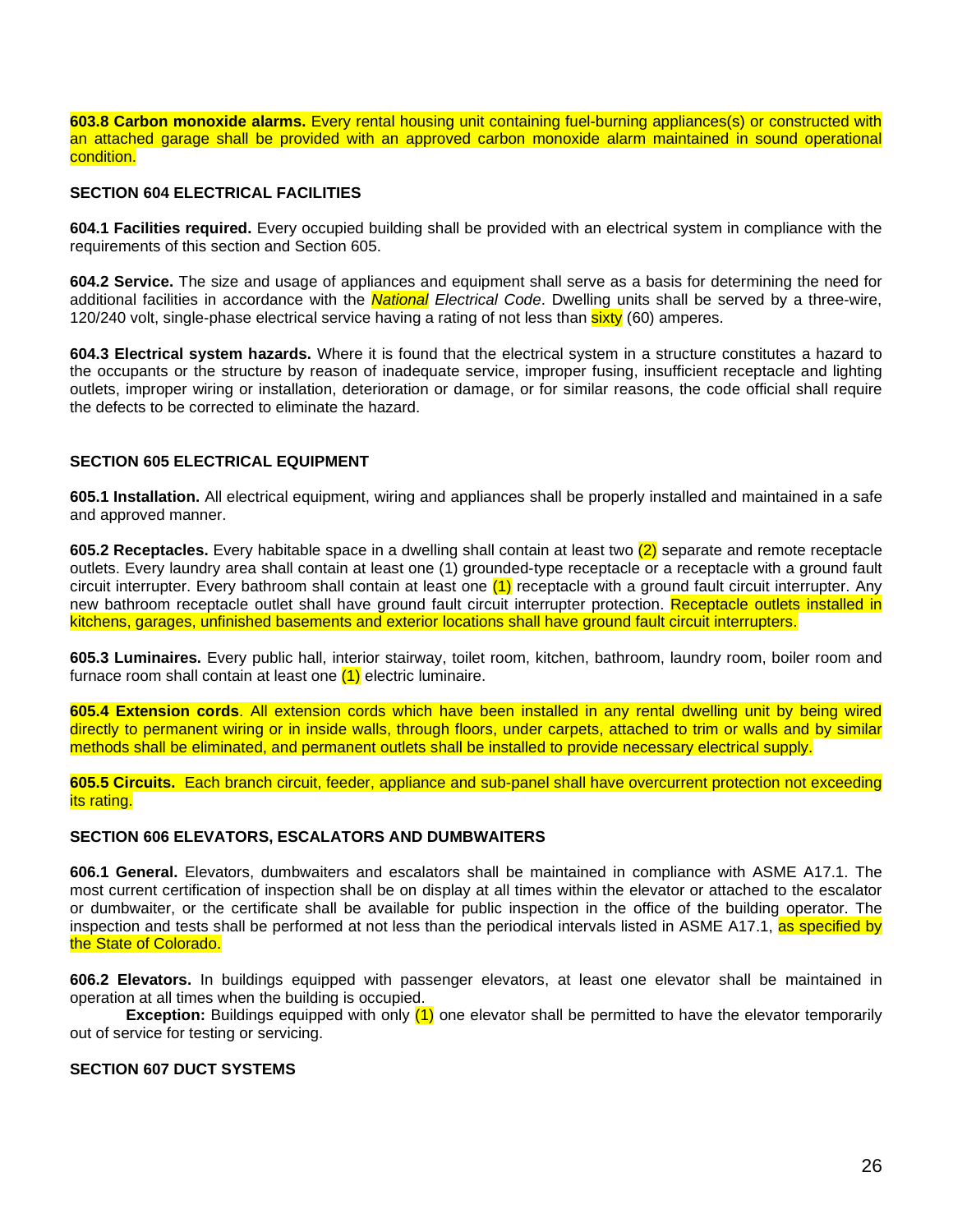**607.1 General.** Duct systems shall be maintained free of obstructions and shall be capable of performing the required function.

## **CHAPTER 7, FIRE SAFETY REQUIREMENTS**

## **SECTION 701 GENERAL**

**701.1 Scope.** The provisions of this chapter shall govern the minimum conditions and standards for fire safety relating to structures and exterior premises, including fire safety facilities and equipment to be provided.

**701.2 Responsibility.** The owner of the premises shall provide and maintain such fire safety facilities and equipment in compliance with these requirements. A person shall not occupy as owner-occupant or permit another person to occupy any premises that do not comply with the requirements of this chapter.

### **SECTION 702 MEANS OF EGRESS**

**702.1 General.** A safe, continuous and unobstructed path of travel shall be provided from any point in a building or structure to the public way. Means of egress shall comply with the *International Fire Code.*

**702.2 Aisles.** The required width of aisles in accordance with the *International Fire Code* shall be unobstructed.

**702.3 Locked doors.** All means of egress doors shall be readily openable from the side from which egress is to be made without the need for keys, special knowledge or effort, except where the door hardware conforms to that permitted by the *International Building Code*.

**702.4 Emergency escape openings.** Required emergency escape openings shall be maintained in accordance with the code in effect at the time of construction, and the following. Required emergency escape and rescue openings shall be operational from the inside of the room without the use of keys or tools. Bars, grilles, grates or similar devices are permitted to be placed over emergency escape and rescue openings provided the minimum net clear opening size complies with the code that was in effect at the time of construction and such devices shall be releasable or removable from the inside without the use of a key, tool or force greater than that which is required for normal operation of the escape and rescue opening. The minimum net clear opening size shall comply with the City Building Code that was in effect at the time of construction or shall provide a minimum net clear opening of no less than seven hundred twenty (720) square inches, whichever is greater, and shall not have a sill height greater than forty-eight (48) inches as measured above the interior floor level of the room in which such opening is located.

**702.4.1 Rental dwelling unit emergency escape/access.** Every rental dwelling unit or guestroom shall have access directly to the outside or to a public corridor which leads to an exterior exit. Such exits shall be maintained in a safe condition and installed in accordance with all applicable laws at the time of their construction and shall be enlarged or expanded in relation to any increase in occupant load, alteration, addition or any change in occupancy as defined in the City Building Code as adopted in § 5-26. For Group R, Division 1, 2 and 3 occupancies, as defined in the City Building Code as adopted in § 5-26 more than two (2) stories in height, the provisions of Chapter 34, Existing Buildings, or the equivalent provisions of the City Building and Fire Codes, whichever is currently in effect, shall apply. All occupants shall have unobstructed access to the public way.

**702.4.2 Rental dwelling sleeping room egress**. Where any sleeping room within a rental dwelling unit is located below the first story, such sleeping room shall be provided with an egress window having a maximum sill height of forty-eight (48) inches above the floor and a minimum openable area of seven hundred twenty (720) square inches.

## **SECTION 703 FIRE-RESISTANCE RATINGS**

**703.1 Fire-resistance-rated assemblies.** The required fire-resistance rating of fire-resistance-rated walls, fire stops, shaft enclosures, partitions and floors shall be maintained.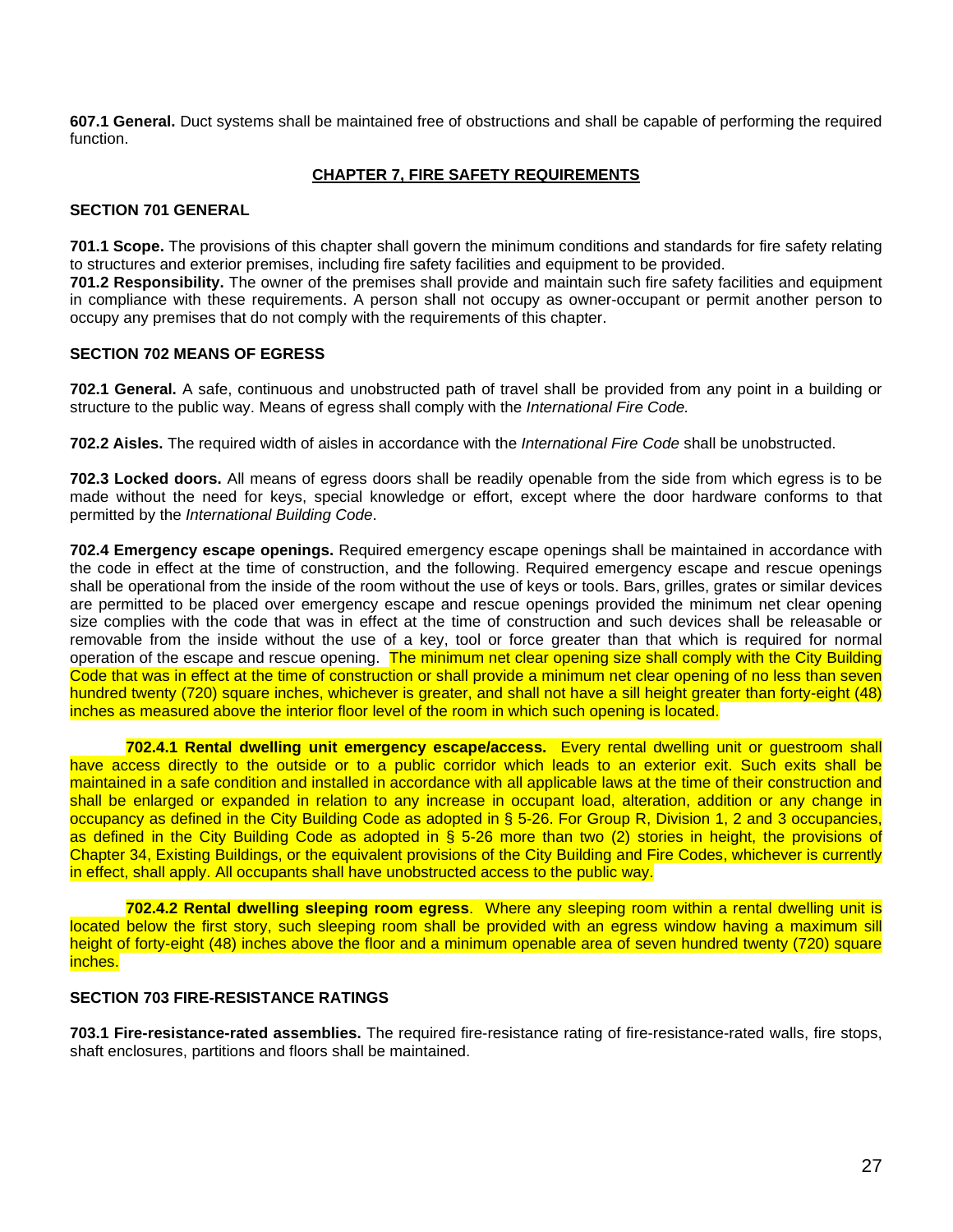**703.2 Opening protectives.** Required opening protectives shall be maintained in an operative condition. All fire and smokestop doors shall be maintained in operable condition. Fire doors and smoke barrier doors shall not be blocked or obstructed or otherwise made inoperable.

## **SECTION 704 FIRE PROTECTION SYSTEMS**

**704.1 General.** All systems, devices and equipment to detect a fire, actuate an alarm, or suppress or control a fire or any combination thereof shall be maintained in an operable condition at all times in accordance with the adopted *Fire Code*.

**704.2 Smoke alarms.** Single or multiple-station smoke alarms shall be installed and maintained in Groups R-2, R-3, R-4 and in dwellings not regulated in Group R occupancies, regardless of occupant load at all of the following locations:

- **1.** On the ceiling or wall outside of each separate sleeping area in the immediate vicinity of bedrooms.
- **2.** In each room used for sleeping purposes.

**3.** In each story within a dwelling unit, including basements and cellars but not including crawl spaces and uninhabitable attics. In dwellings or dwelling units with split levels

and without an intervening door between the adjacent levels, a smoke alarm installed on the upper level shall suffice for the adjacent lower level provided that the lower level is less than one full story below the upper level. Single or multiple-station smoke alarms shall be installed in other groups in accordance with the adopted *Fire Code*.

**704.3 Power source.** In Group R occupancies and in dwellings not regulated as Group R occupancies, single-station smoke alarms shall receive their primary power from the building wiring provided that such wiring is served from a commercial source and shall be equipped with a battery backup. Smoke alarms shall emit a signal when the batteries are low. Wiring shall be permanent and without a disconnecting switch other than as required for over current protection.

**Exception:** Smoke alarms are permitted to be solely battery operated in buildings where no construction is taking place, buildings that are not served from a commercial power source and in existing areas of buildings undergoing alterations or repairs that do not result in the removal of interior wall or ceiling finishes exposing the structure, unless there is an attic, crawl space or basement available which could provide access for building wiring without the removal of interior finishes.

**704.4 Interconnection.** Where more than one smoke alarm is required to be installed within an individual dwelling unit in Group R-2, R-3, R-4 and in dwellings not regulated as Group R occupancies, the smoke alarms shall be interconnected in such a manner that the activation of one alarm will activate all of the alarms in the individual unit. The alarm shall be clearly audible in all bedrooms over background noise levels with all intervening doors closed.

#### **Exceptions:**

**1.** Interconnection is not required in buildings which are not undergoing alterations, repairs, or construction of any kind.

**2.** Smoke alarms in existing areas are not required to be interconnected where alterations or repairs do not result in the removal of interior wall or ceiling finishes exposing the structure, unless there is an attic, crawl space or basement available which could provide access for interconnection without the removal of interior finishes.

## **APPENDIX A**

Appendix A is intended to provide the code official and property owner with a sample list of conditions that are considered to be substandard or dangerous for the purposes of this code so that such conditions require some degree of repair or correction. Substandard conditions are conditions which, if not corrected, may become dangerous conditions at any time. Substandard conditions shall be corrected as specified in this code. Dangerous conditions shall be corrected as determined by the code official.

The following lists are intended to address most commonly observed conditions and are not to be considered totally inclusive.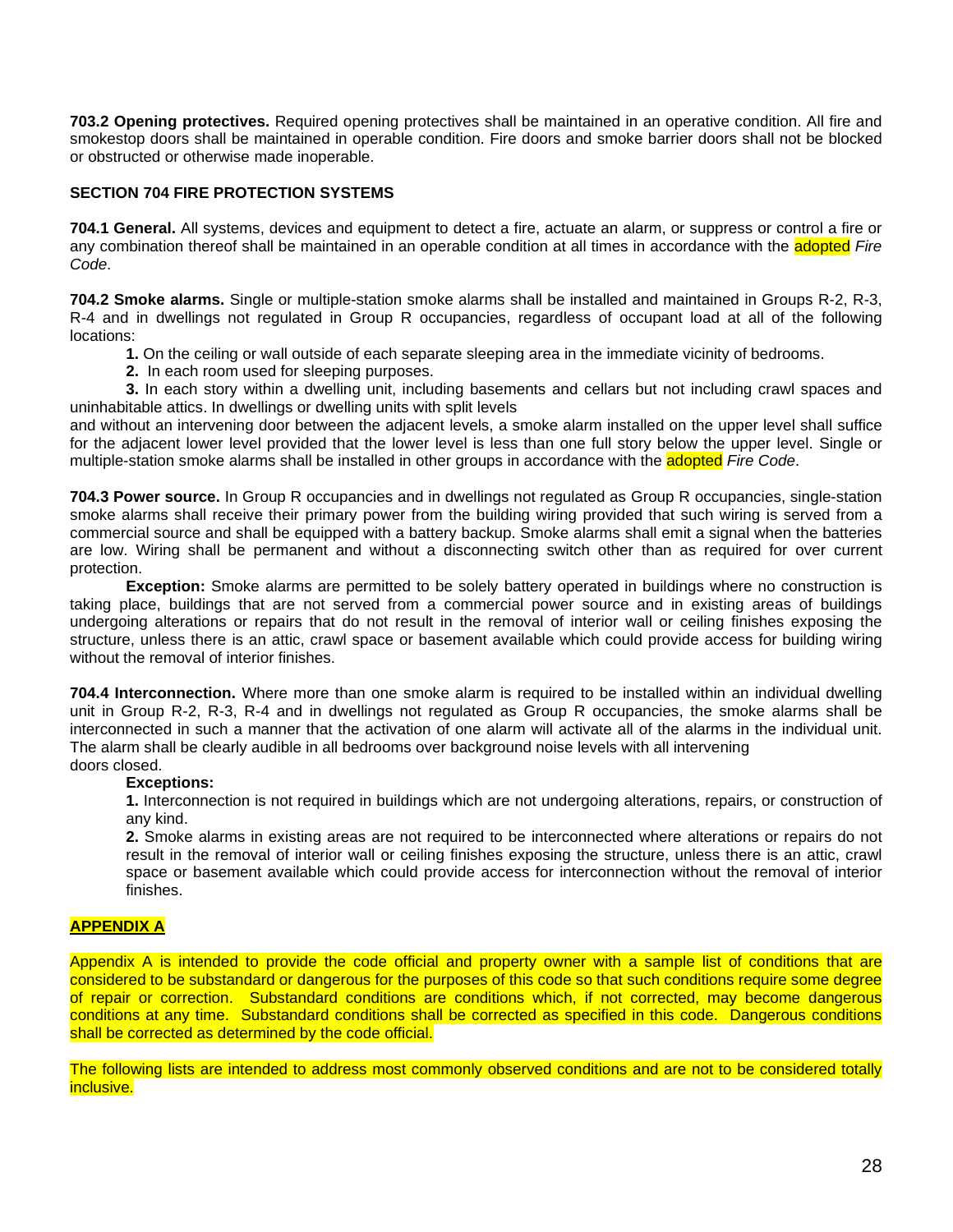**A101. Exterior Substandard Conditions**. The following conditions shall be determined as substandard and repaired or replaced to comply with the International Building Code as required for existing buildings:

 **1.** The anchorage of the floor or roof to walls or columns, and of walls and columns to foundations is displaced or has deteriorated;

**2.** Structures or components thereof have reached their limit state;

 **3.** Siding and masonry joints, including joints between the building envelope and the perimeter of windows, door, and skylights, are not maintained, weather resistant or water-tight;

**4.** Structural members have evidence of substantial deterioration or deflection;

**5.** Foundation systems lack support, are not substantially plumb and free from open cracks and breaks.

 **6.** Exterior walls are not adequately anchored or supported elements are not substantially plumb and free of holes, cracks, breaks or loose or deteriorated materials.

 **7.** Roofing or roofing components have defects that admit rain, roof surfaces have inadequate drainage, or any portion of the roof framing is not in sound condition or shows signs of deterioration or fatigue or lack adequate anchorage.

 **8.** Flooring and flooring components have defects that affect serviceability or flooring components show signs of substantial deterioration or fatigue or are not adequately anchored.

 **9.** Veneer, cornices, belt courses, corbels, trim, wall facings and similar decorative features are not adequately anchored.

 **10.** Overhang extensions or projections including, but not limited to, trash chutes, canopies, marquees, signs, awnings, fire escapes, standpipes and exhaust ducts are not adequately anchored.

 **11.** Exterior stairs, decks, porches, balconies, and all similar appurtenances attached thereto, including guards and handrails, are significantly deteriorated or are inadequately anchored.

 **12.** Chimneys, cooling towers, smoke stacks and similar appurtenances are significantly deteriorated or are inadequately anchored.

### **Exceptions:**

**1**. When substantiated otherwise by an approved method.

**2**. Demolition of substandard conditions shall be permitted when approved by the code official."

**A102. Interior substandard conditions**. The following conditions shall be repaired or replaced to comply with the International Building Code or as required for existing buildings:

 **1.** The anchorage of the floor or roof to walls or columns, and of walls and columns to foundations is no longer in place or has deteriorated;

 **2.** Structures or components thereof have reached their limit state;

 **3.** Stairs, landings, balconies and all similar walking surfaces, including guards and handrails, are significantly deteriorated or are inadequately anchored;

 **4.** Foundation systems are not lack support, are not substantially plumb and free from open cracks and breaks.

#### **Exceptions:**

- **1.** When substantiated otherwise by an approved method.
- **2**. Demolition of substandard conditions shall be permitted when approved by the code official.

**A103. Substandard component conditions.** Where any of the following conditions cause the component or system to reach its limit state, the component or system shall be deemed substandard and shall be repaired or replaced so as to comply with the International Building Code as required for existing buildings:

#### **1. Conditions that have resulted in any of the following:**

- 1.1. Movement or displacement of footing or foundation system;
- 1.2. Damage to footing, foundation, concrete or other structural element due to soil expansion;

1.3. Adverse effects to the footing, foundation, concrete or other structural element due to a chemical reaction from the soil:

1.4. Inadequate soil as determined by a geo-technical investigation;

1.5. Adverse effects to the footing, foundation, concrete or other structural element due to the ground water table.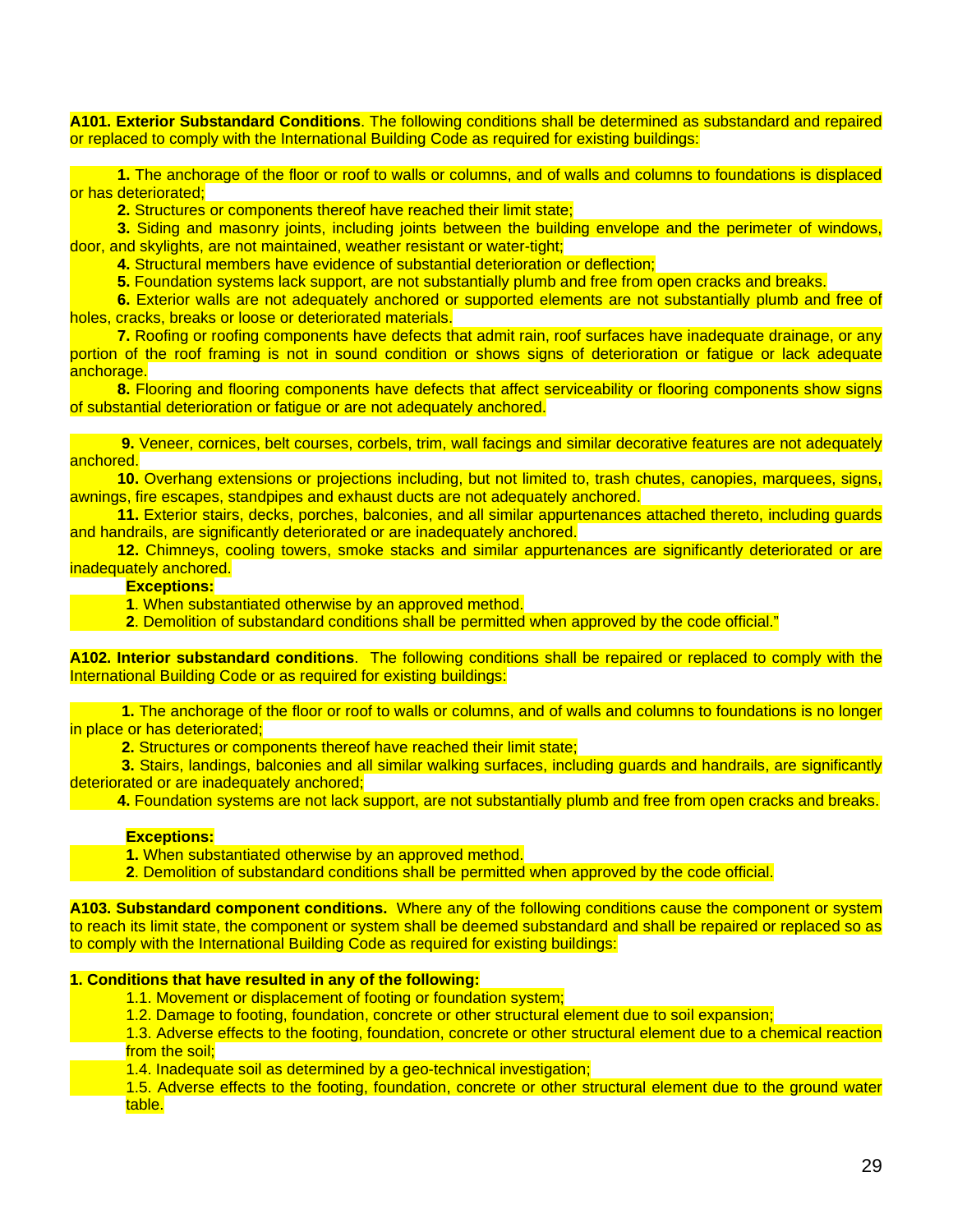#### **2. Structural/concrete that has been subjected to any of the following conditions:**

- 2.1. Significant deterioration:
- 2.2. Fractures:
- 2.3. Fissures;
- 2.4. Spalling:
- 2.5. Exposed reinforcement; or
- 2.6. Detached, dislodged or failing connections.

### **3. Aluminum that has been subjected to any of the following conditions:**

- 3.1. Significant deterioration:
- 3.2. Corrosion;
- 3.3. Elastic deformation;
- 3.4. Stress or strain cracks;
- 3.5. Joint fatigue; or
- 3.6. Detached, dislodged or failing connections.

#### **4. Masonry that has been subjected to any of the following conditions:**

- 4.1. Significant deterioration;
- 4.2. Fractures in masonry or mortar joints;
- 4.3. Fissures in masonry or mortar joints;
- 4.4. Spalling;
- 4.5. Exposed reinforcement; or
- 4.6. Detached, dislodged or failing connections.

## **5. Steel that has been subjected to any of the following conditions:**

- 5.1. Significant deterioration;
- 5.2. Elastic deformation;
- 5.3. Metal fatigue; or
- 5.4. Detached, dislodged or failing connections.

## **6. Wood that has been subjected to any of the following conditions:**

- 6.1. Significant deterioration;
- 6.2. Damage from insects, rodents and other vermin;
- 6.3. Fire damage beyond charring;
- 6.4. Significant splits and checks:
- 6.5. Horizontal shear cracks;
- 6.6. Vertical shear cracks;
- 6.7. Inadequate support;
- 6.8. Detached, dislodged or failing connections; or
- 6.9. Excessive cutting and notching.

#### **Exceptions:**

**1.** When substantiated otherwise by an approved method.

**2.** Demolition of substandard conditions shall be permitted when approved by the code official.

#### **A104 Dangerous** elements, structures, or equipment shall include, but not be limited to condition(s) in which:

**1.** Any door, aisle, passageway, stairway, exit or other means of egress does not conform to the approved building or fire code of the jurisdiction as related to the requirements for existing buildings;

**2**. The walking surface of any aisle, passageway, stairway, exit or other means of egress is so warped, worn loose, damaged or otherwise unsafe as to not provide safe and adequate means of egress;

**3.** Any portion of a building, structure or appurtenance has been damaged by fire, earthquake, wind, flood, deterioration, neglect, abandonment, vandalism or by any other cause to such an extent that it is likely to partially or completely collapse, or to become detached or dislodged;

**4.** Any portion of a building, or any member, appurtenance or ornamentation on the exterior thereof is not of